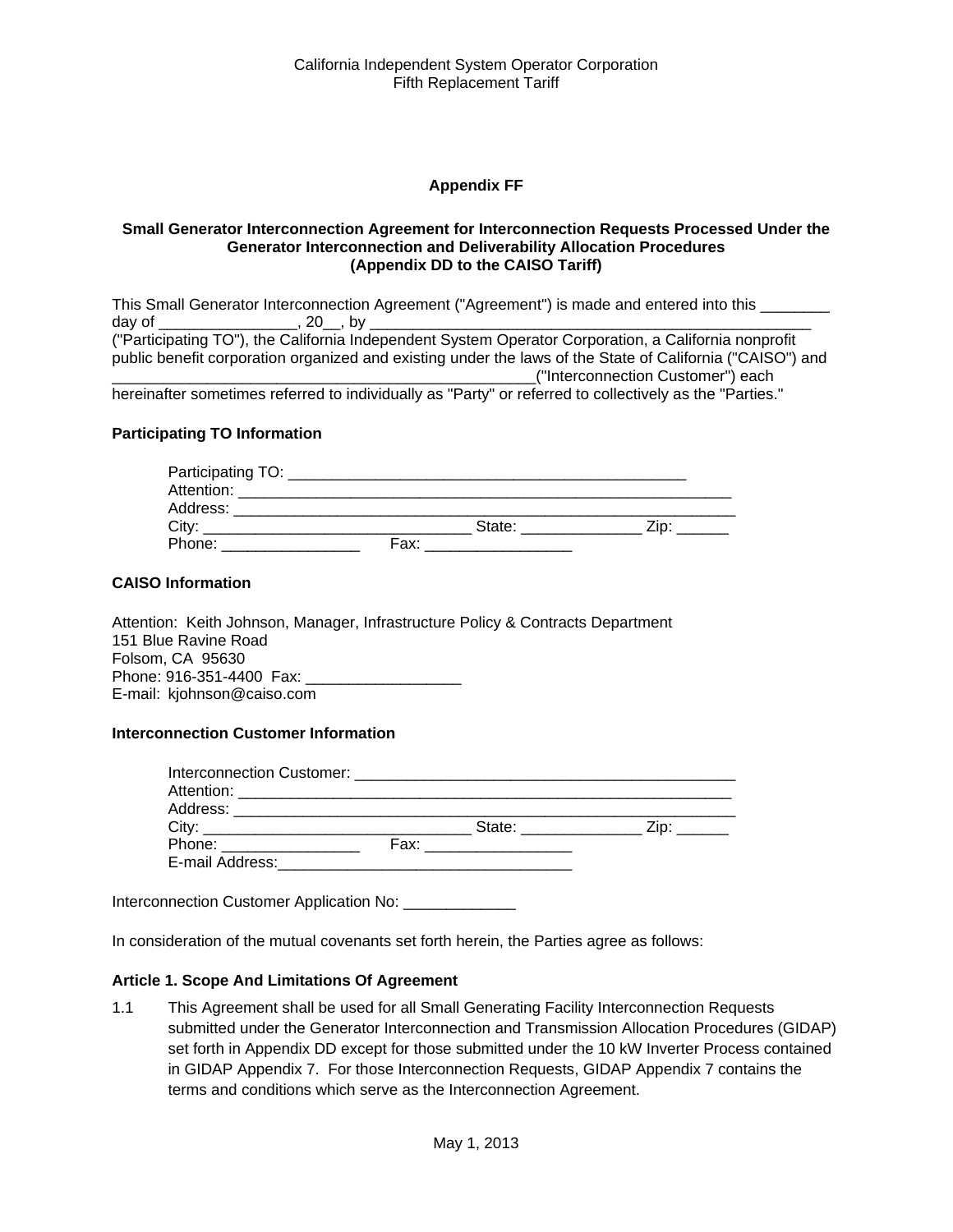- 1.2 This Agreement governs the terms and conditions under which the Interconnection Customer's Small Generating Facility will interconnect with, and operate in parallel with, the Participating TO's Transmission System.
- 1.3 This Agreement does not constitute an agreement to purchase or deliver the Interconnection Customer's power. The purchase or delivery of power and other services that the Interconnection Customer may require will be covered under separate agreements, if any. The Interconnection Customer will be responsible for separately making all necessary arrangements (including scheduling) for delivery of electricity in accordance with the CAISO Tariff.
- 1.4 Nothing in this Agreement is intended to affect any other agreement between or among the Parties.

# 1.5 Responsibilities of the Parties

- 1.5.1 The Parties shall perform all obligations of this Agreement in accordance with all Applicable Laws and Regulations, Operating Requirements, and Good Utility Practice. The Parties shall use the Large Generator Interconnection Agreement (CAISO Tariff Appendix CC) to interpret the responsibilities of the Parties under this Agreement.
- 1.5.2 The Interconnection Customer shall construct, interconnect, operate and maintain its Small Generating Facility and construct, operate, and maintain its Interconnection Facilities in accordance with the applicable manufacturer's recommended maintenance schedule, and in accordance with this Agreement, and with Good Utility Practice.
- 1.5.3 The Participating TO shall construct, operate, and maintain its Interconnection Facilities and Upgrades in accordance with this Agreement, and with Good Utility Practice. The CAISO and the Participating TO shall cause the Participating TO's Transmission System to be operated and controlled in a safe and reliable manner and in accordance with this Agreement.
- 1.5.4 The Interconnection Customer agrees to construct its facilities or systems in accordance with applicable specifications that meet or exceed those provided by the National Electrical Safety Code, the American National Standards Institute, IEEE, Underwriter's Laboratory, and Operating Requirements in effect at the time of construction and other applicable national and state codes and standards. The Interconnection Customer agrees to design, install, maintain, and operate its Small Generating Facility so as to reasonably minimize the likelihood of a disturbance adversely affecting or impairing the system or equipment of the Participating TO and any Affected Systems. The Interconnection Customer shall comply with the Participating TO's Interconnection Handbook. In the event of a conflict between the terms of this Agreement and the terms of the Participating TO's Interconnection Handbook, the terms in this Agreement shall govern.
- 1.5.5 Each Party shall operate, maintain, repair, and inspect, and shall be fully responsible for the facilities that it now or subsequently may own unless otherwise specified in the Attachments to this Agreement. Each Party shall be responsible for the safe installation,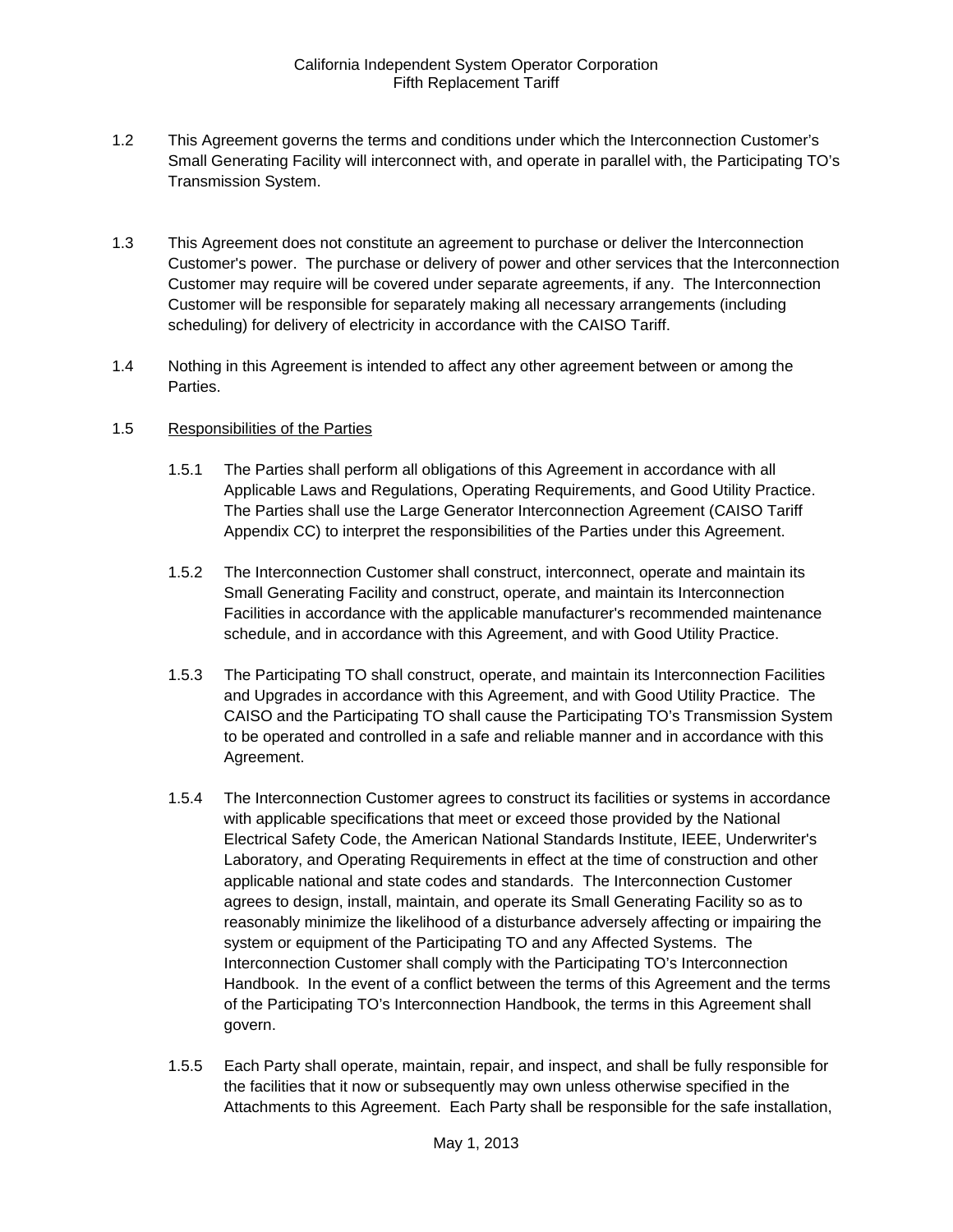maintenance, repair and condition of their respective lines and appurtenances on their respective sides of the point of change of ownership. The Participating TO and the Interconnection Customer, as appropriate, shall provide Interconnection Facilities that adequately protect the CAISO Controlled Grid, the Participating TO's electric system, the Participating TO's personnel, and other persons from damage and injury. The allocation of responsibility for the design, installation, operation, maintenance and ownership of Interconnection Facilities shall be delineated in the Attachments to this Agreement.

- 1.5.6 The Participating TO and the CAISO shall coordinate with Affected Systems to support the interconnection.
- 1.5.7 [This provision is intentionally omitted.]

# 1.6 Parallel Operation Obligations

Once the Small Generating Facility has been authorized to commence parallel operation, the Interconnection Customer shall abide by all rules and procedures pertaining to the parallel operation of the Small Generating Facility in the CAISO Balancing Authority Area, including, but not limited to; 1) the rules and procedures concerning the operation of generation set forth in the CAISO Tariff for the CAISO Controlled Grid and; 2) the Operating Requirements set forth in Attachment 5 of this Agreement.

# 1.7 Metering

The Interconnection Customer shall be responsible for the reasonable and necessary cost for the purchase, installation, operation, maintenance, testing, repair, and replacement of metering and data acquisition equipment specified in Attachments 2 and 3 of this Agreement. The Interconnection Customer's metering (and data acquisition, as required) equipment shall conform to applicable industry rules and Operating Requirements.

# 1.8 Reactive Power

- 1.8.1 The Interconnection Customer shall design its Small Generating Facility to maintain a composite power delivery at continuous rated power output at the terminals of each generating unit at a power factor within the range of 0.95 leading to 0.90 lagging, unless the CAISO has established different requirements that apply to all similarly situated generators in the CAISO Balancing Authority Area on a comparable basis. The requirements of this paragraph shall not apply to wind generators and the requirements of Attachment 7 shall apply instead.
- 1.8.2 Payment to the Interconnection Customer for reactive power that the Small Generating Facility provides or absorbs when the CAISO requests the Interconnection Customer to operate its Small Generating Facility outside the range specified in article 1.8.1 will be made by the CAISO in accordance with the applicable provisions of the CAISO Tariff.
- 1.9 Capitalized terms used herein shall have the meanings specified in the Glossary of Terms in Attachment 1 or the body of this Agreement.
- 1.10 TP Deliverability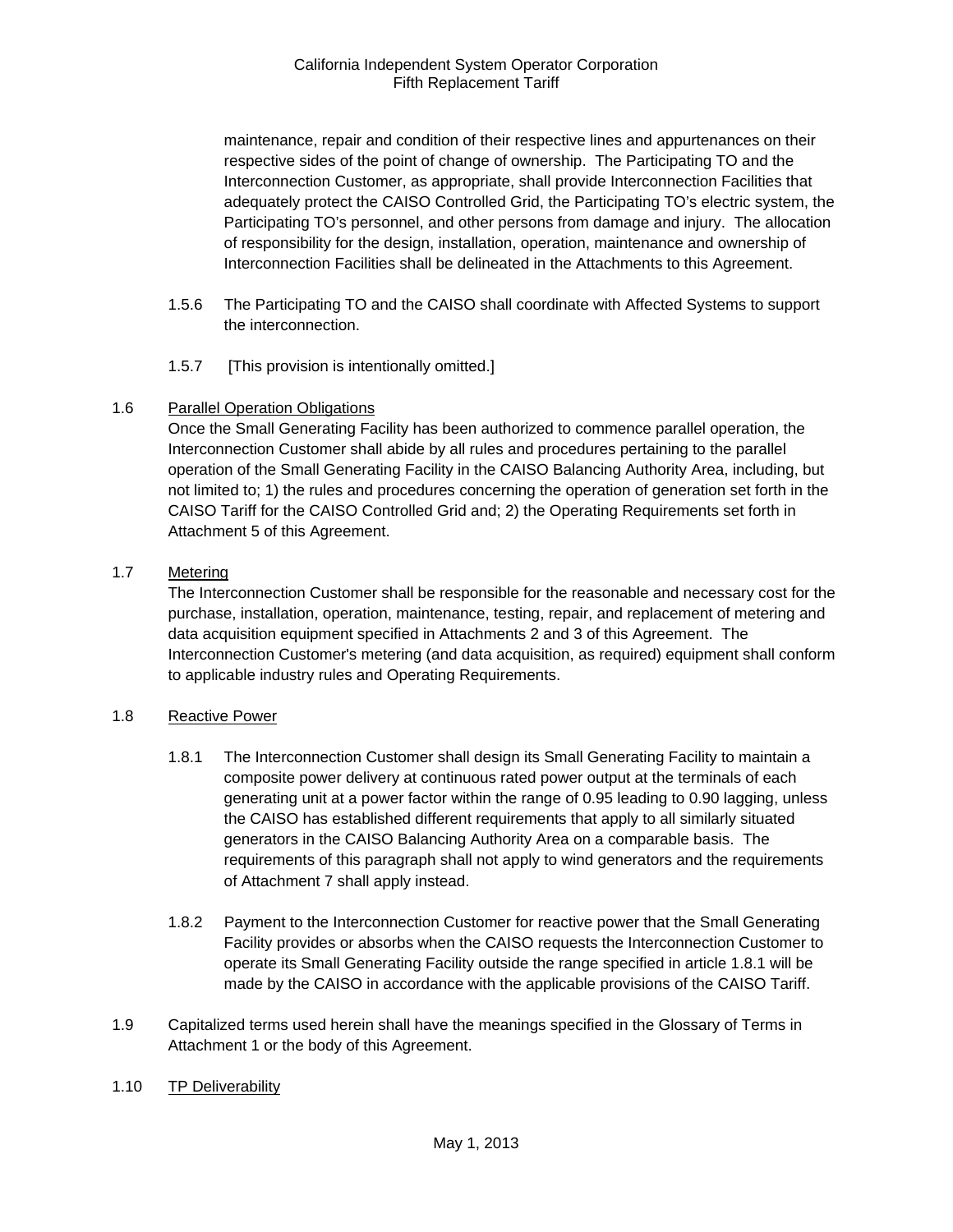To the extent that an Interconnection Customer is eligible for and has been allocated TP Deliverability pursuant to Section 8.9 of the GIDAP, the Interconnection Customer's right to retain such allocated TP Deliverability shall be contingent upon satisfying the obligations set forth in Section 8.9.3 of the GIDAP.

# **Article 2. Inspection, Testing, Authorization, And Right Of Access**

# 2.1 Equipment Testing and Inspection

- 2.1.1 The Interconnection Customer shall test and inspect its Small Generating Facility and Interconnection Facilities prior to interconnection. The Interconnection Customer shall notify the Participating TO and the CAISO of such activities no fewer than five (5) Business Days (or as may be agreed to by the Parties) prior to such testing and inspection. Testing and inspection shall occur on a Business Day. The Participating TO and the CAISO may, at their own expense, send qualified personnel to the Small Generating Facility site to inspect the interconnection and observe the testing. The Interconnection Customer shall provide the Participating TO and the CAISO a written test report when such testing and inspection is completed.
- 2.1.2 The Participating TO and the CAISO shall provide the Interconnection Customer written acknowledgment that they have received the Interconnection Customer's written test report. Such written acknowledgment shall not be deemed to be or construed as any representation, assurance, guarantee, or warranty by the Participating TO or the CAISO of the safety, durability, suitability, or reliability of the Small Generating Facility or any associated control, protective, and safety devices owned or controlled by the Interconnection Customer or the quality of power produced by the Small Generating Facility.
- 2.2 Authorization Required Prior to Parallel Operation
	- 2.2.1 The Participating TO and the CAISO shall use Reasonable Efforts to list applicable parallel operation requirements in Attachment 5 of this Agreement. Additionally, the Participating TO and the CAISO shall notify the Interconnection Customer of any changes to these requirements as soon as they are known. The Participating TO and the CAISO shall make Reasonable Efforts to cooperate with the Interconnection Customer in meeting requirements necessary for the Interconnection Customer to commence parallel operations by the in-service date.
	- 2.2.2 The Interconnection Customer shall not operate its Small Generating Facility in parallel with the Participating TO's Transmission System without prior written authorization of the Participating TO. The Participating TO will provide such authorization to the Interconnection Customer and the CAISO once the Participating TO receives notification that the Interconnection Customer has complied with all applicable parallel operation requirements. Such authorization shall not be unreasonably withheld, conditioned, or delayed.

# 2.3 Right of Access to Premises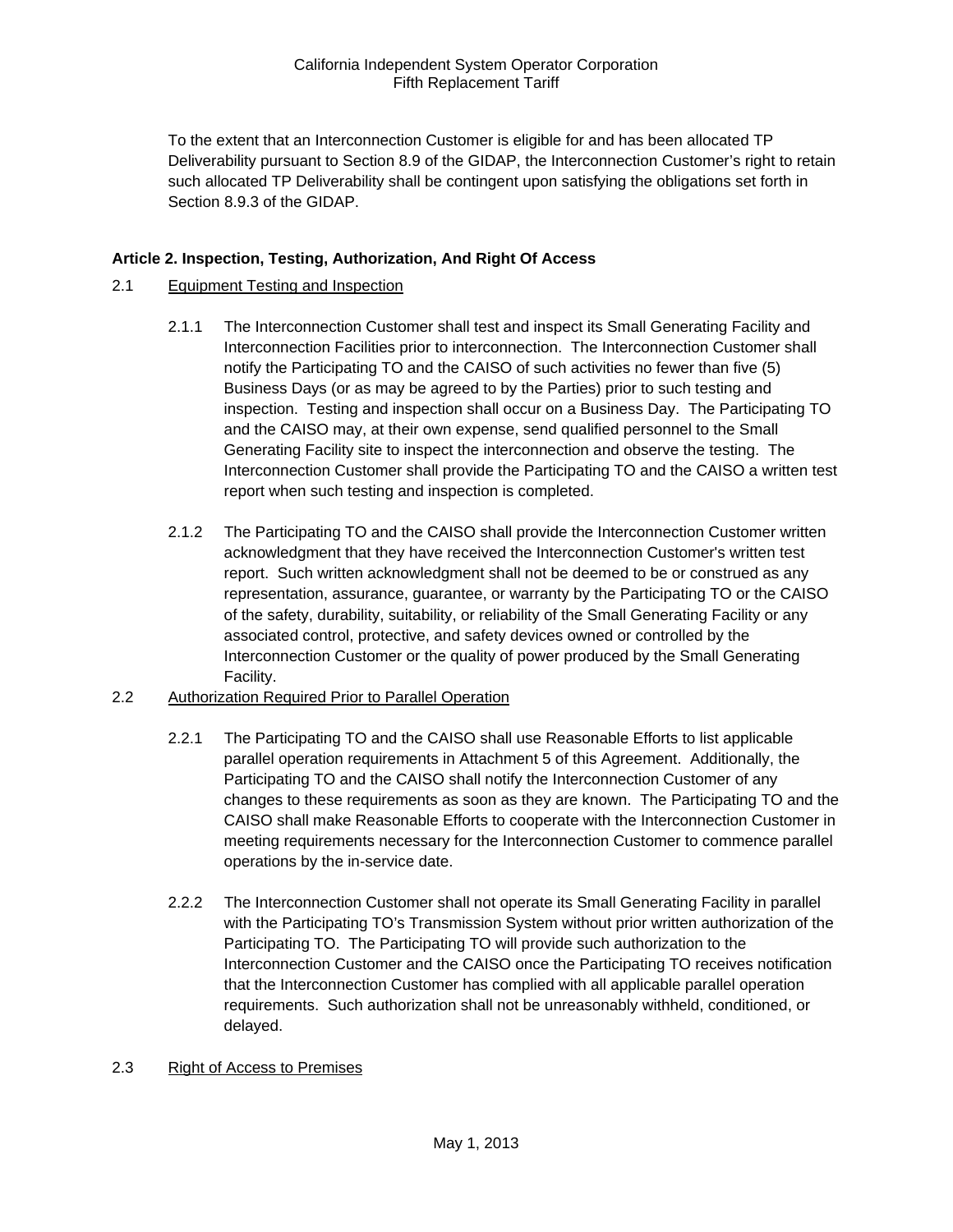- 2.3.1 Upon reasonable notice, the Participating TO and the CAISO may send a qualified person to the premises of the Interconnection Customer at or immediately before the time the Small Generating Facility first produces energy to inspect the interconnection, and observe the commissioning of the Small Generating Facility (including any required testing), startup, and operation for a period of up to three (3) Business Days after initial start-up of the unit. In addition, the Interconnection Customer shall notify the Participating TO and the CAISO at least five (5) Business Days prior to conducting any on-site verification testing of the Small Generating Facility.
- 2.3.2 Following the initial inspection process described above, at reasonable hours, and upon reasonable notice, or at any time without notice in the event of an emergency or hazardous condition, the Participating TO and the CAISO shall have access to the Interconnection Customer's premises for any reasonable purpose in connection with the performance of the obligations imposed on it by this Agreement or if necessary to meet its legal obligation to provide service to its customers.
- 2.3.3 Each Party shall be responsible for its own costs associated with following this article.

#### **Article 3. Effective Date, Term, Termination, And Disconnection**

#### 3.1 Effective Date

This Agreement shall become effective upon execution by the Parties subject to acceptance by FERC (if applicable), or if filed unexecuted, upon the date specified by the FERC. The Participating TO and the CAISO shall promptly file this Agreement with the FERC upon execution, if required.

#### 3.2 Term of Agreement

This Agreement shall become effective on the Effective Date and shall remain in effect for a period of \_\_\_\_ years from the Effective Date (term specified in individual agreements to be ten (10) years or such other longer period as the Interconnection Customer may request) and shall be automatically renewed for each successive one-year period thereafter, unless terminated earlier in accordance with article 3.3 of this Agreement.

#### 3.3 Termination

No termination shall become effective until the Parties have complied with all Applicable Laws and Regulations applicable to such termination, including the filing with FERC of a notice of termination of this Agreement (if required), which notice has been accepted for filing by FERC.

- 3.3.1 The Interconnection Customer may terminate this Agreement at any time by giving the Participating TO and the CAISO twenty (20) Business Days written notice.
- 3.3.2 Any Party may terminate this Agreement after Default pursuant to article 7.6.
- 3.3.3 Upon termination of this Agreement, the Small Generating Facility will be disconnected from the CAISO Controlled Grid. All costs required to effectuate such disconnection shall be borne by the terminating Party, unless such termination resulted from the nonterminating Party's Default of this Agreement or such non-terminating Party otherwise is responsible for these costs under this Agreement.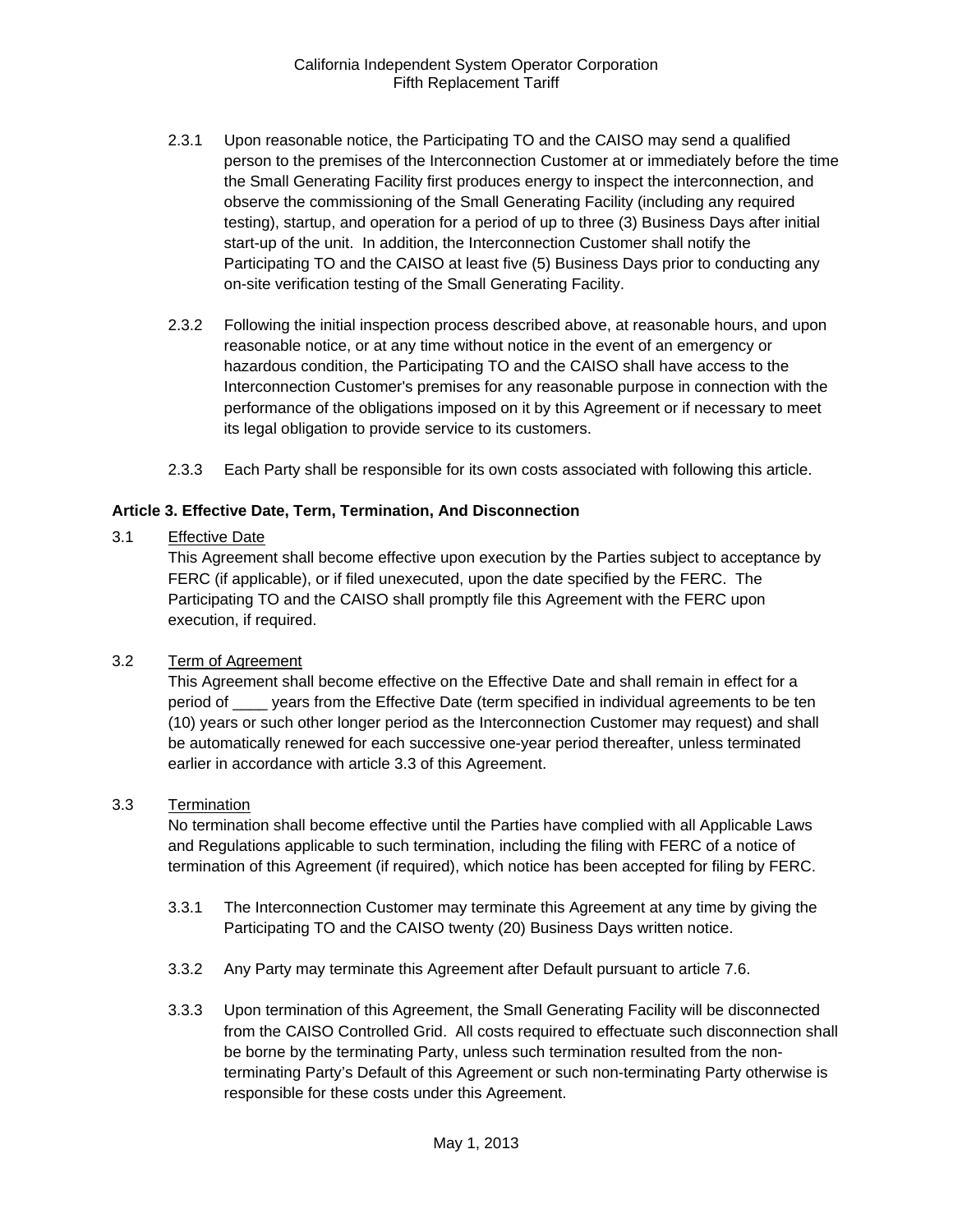- 3.3.4 The termination of this Agreement shall not relieve any Party of its liabilities and obligations, owed or continuing at the time of termination.
- 3.3.5 The provisions of this article shall survive termination or expiration of this Agreement.

#### 3.4 Temporary Disconnection

Temporary disconnection of the Small Generating Facility or associated Interconnection Facilities shall continue only for so long as reasonably necessary under Good Utility Practice.

# 3.4.1 Emergency Conditions

"Emergency Condition" shall mean a condition or situation: (1) that in the judgment of the Party making the claim is imminently likely to endanger life or property; (2) that, in the case of the CAISO, is imminently likely (as determined in a non-discriminatory manner) to cause a material adverse effect on the security of, or damage to, the CAISO Controlled Grid or the electric systems of others to which the CAISO Controlled Grid is directly connected; (3) that, in the case of the Participating TO, is imminently likely (as determined in a non-discriminatory manner) to cause a material adverse effect on the security of, or damage to, the Participating TO's Transmission System, the Participating TO's Interconnection Facilities, Distribution System, or the electric systems of others to which the Participating TO's electric system is directly connected; or (4) that, in the case of the Interconnection Customer, is imminently likely (as determined in a nondiscriminatory manner) to cause a material adverse effect on the security of, or damage to, the Small Generating Facility or the Interconnection Customer's Interconnection Facilities. Under Emergency Conditions, the CAISO or the Participating TO may immediately suspend interconnection service and temporarily disconnect the Small Generating Facility. The Participating TO or the CAISO shall notify the Interconnection Customer promptly when it becomes aware of an Emergency Condition that may reasonably be expected to affect the Interconnection Customer's operation of the Small Generating Facility or the Interconnection Customer's Interconnection Facilities. The Interconnection Customer shall notify the Participating TO and the CAISO promptly when it becomes aware of an Emergency Condition that may reasonably be expected to affect the CAISO Controlled Grid, the Participating TO's Interconnection Facilities, or any Affected Systems. To the extent information is known, the notification shall describe the Emergency Condition, the extent of the damage or deficiency, the expected effect on the operation of the Interconnection Customer's or Participating TO's facilities and operations, its anticipated duration, and the necessary corrective action.

# 3.4.2 Routine Maintenance, Construction, and Repair

The Participating TO or the CAISO may interrupt interconnection service or curtail the output of the Small Generating Facility and temporarily disconnect the Small Generating Facility from the CAISO Controlled Grid when necessary for routine maintenance, construction, and repairs on the CAISO Controlled Grid or the Participating TO's electric system. The Party scheduling the interruption shall provide the Interconnection Customer with (5) five Business Days notice prior to such interruption. The Party scheduling the interruption shall use Reasonable Efforts to coordinate such reduction or temporary disconnection with the Interconnection Customer.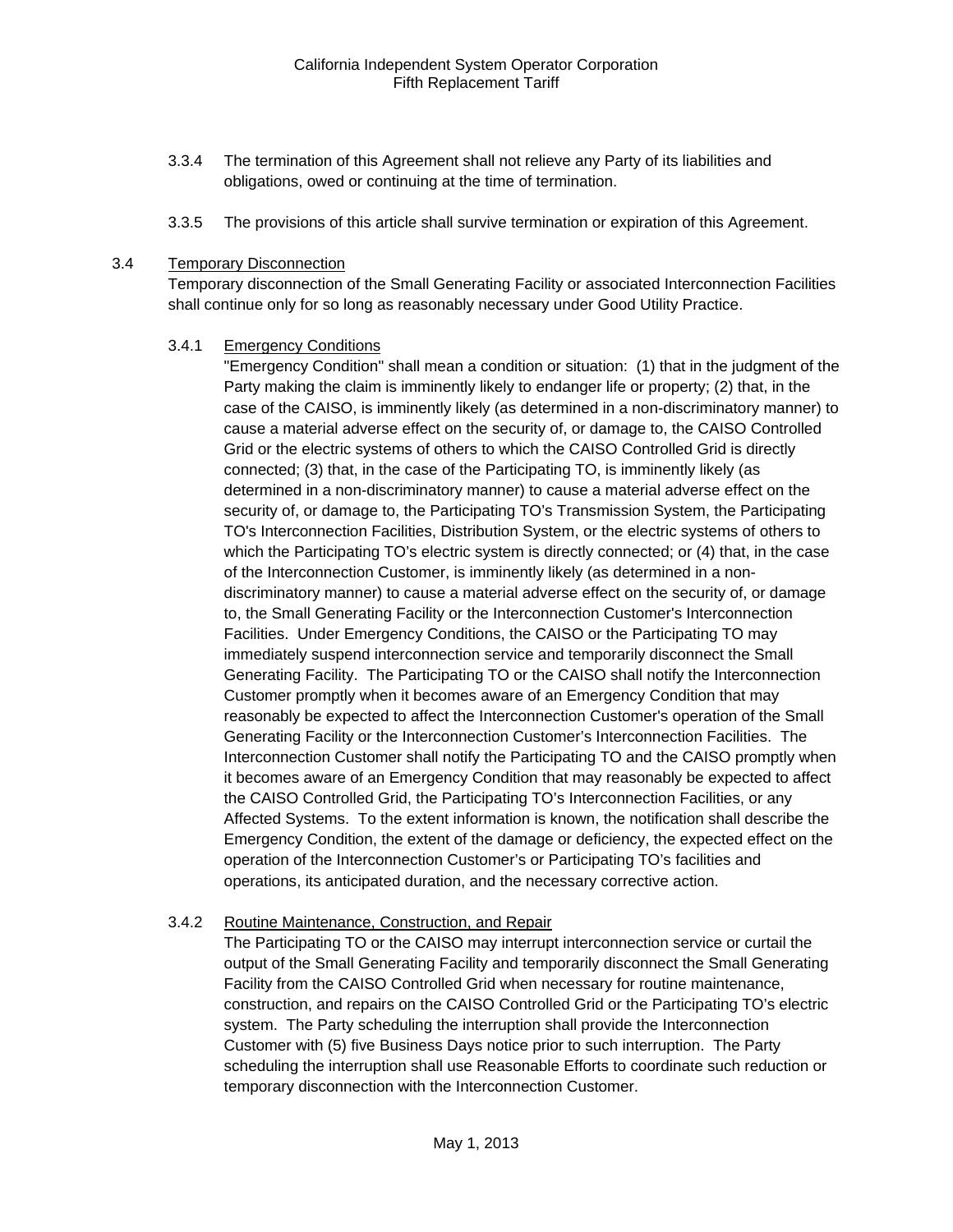The Interconnection Customer shall update its planned maintenance schedules in accordance with the CAISO Tariff. The CAISO may request the Interconnection Customer to reschedule its maintenance as necessary to maintain the reliability of the CAISO Controlled Grid in accordance with the CAISO Tariff. Such planned maintenance schedules and updates and changes to such schedules shall be provided by the Interconnection Customer to the Participating TO concurrently with their submittal to the CAISO.

# 3.4.3 Forced Outages

During any forced outage, the Participating TO or the CAISO may suspend interconnection service to effect immediate repairs on the CAISO Controlled Grid or the Participating TO's electric system. The Participating TO or the CAISO shall use Reasonable Efforts to provide the Interconnection Customer with prior notice. If prior notice is not given, the Participating TO or the CAISO shall, upon request, provide the Interconnection Customer written documentation after the fact explaining the circumstances of the disconnection. The Interconnection Customer shall notify CAISO, as soon as practicable, of all forced outages or reductions of the Small Generating Facility in accordance with the CAISO Tariff.

# 3.4.4 Adverse Operating Effects

The Participating TO or the CAISO shall notify the Interconnection Customer as soon as practicable if, based on Good Utility Practice, operation of the Small Generating Facility may cause disruption or deterioration of service to other customers served from the same electric system, or if operating the Small Generating Facility could cause damage to the CAISO Controlled Grid, the Participating TO's Transmission System or Affected Systems. Supporting documentation used to reach the decision to disconnect shall be provided to the Interconnection Customer upon request. If, after notice, the Interconnection Customer fails to remedy the adverse operating effect within a reasonable time, the Participating TO or the CAISO may disconnect the Small Generating Facility. The Participating TO or the CAISO shall provide the Interconnection Customer with (5) five Business Day notice of such disconnection, unless the provisions of article 3.4.1 apply.

# 3.4.5 Modification of the Small Generating Facility

The Interconnection Customer must receive written authorization from the Participating TO and the CAISO before making any change to the Small Generating Facility that may have a material impact on the safety or reliability of the CAISO Controlled Grid or the Participating TO's electric system. Such authorization shall not be unreasonably withheld. Modifications shall be done in accordance with Good Utility Practice. If the Interconnection Customer makes such modification without the Participating TO's and the CAISO's prior written authorization, the Participating TO or the CAISO shall have the right to temporarily disconnect the Small Generating Facility.

#### 3.4.6 Reconnection

The Parties shall cooperate with each other to restore the Small Generating Facility, Interconnection Facilities, the Participating TO's electric system, and the CAISO Controlled Grid to their normal operating state as soon as reasonably practicable following a temporary disconnection.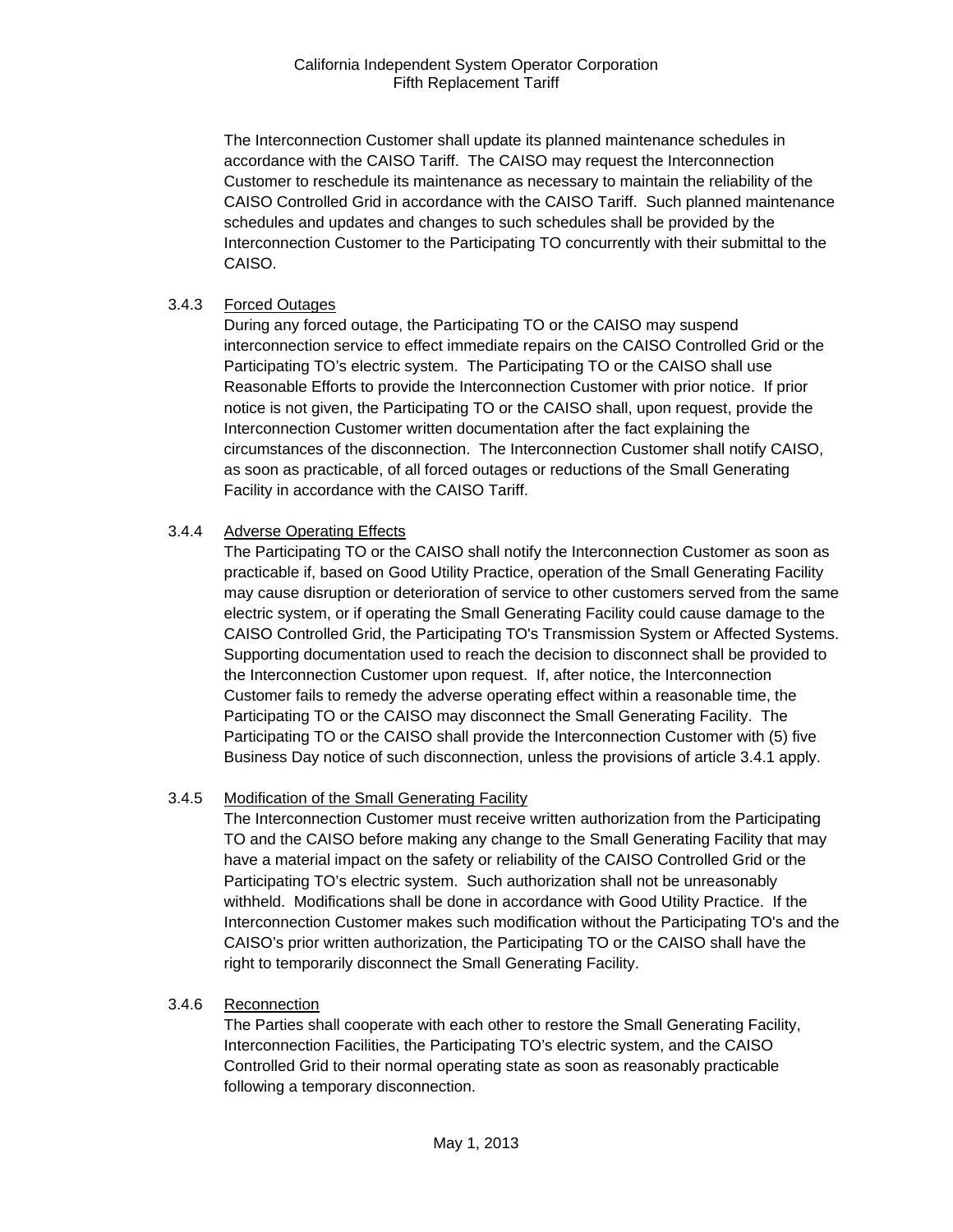# **Article 4. Costs for Interconnection Facilities & Distribution Upgrades**

- 4.1 Interconnection Facilities
	- 4.1.1 The Interconnection Customer shall pay for the cost of the Interconnection Facilities itemized in Attachment 2 of this Agreement. The Participating TO shall provide a best estimate cost, including overheads, for the purchase and construction of its Interconnection Facilities and provide a detailed itemization of such costs. Costs associated with Interconnection Facilities may be shared with other entities that may benefit from such facilities by agreement of the Interconnection Customer, such other entities, the CAISO, and the Participating TO.
	- 4.1.2 The Interconnection Customer shall be responsible for its share of all reasonable expenses, including overheads, associated with (1) owning, operating, maintaining, repairing, and replacing its own Interconnection Facilities, and (2) operating, maintaining, repairing, and replacing the Participating TO's Interconnection Facilities.

# 4.2 Distribution Upgrades

The Participating TO shall design, procure, construct, install, and own the Distribution Upgrades described in Attachment 6 of this Agreement. If the Participating TO and the Interconnection Customer agree, the Interconnection Customer may construct Distribution Upgrades that are located on land owned by the Interconnection Customer. The actual cost of the Distribution Upgrades, including overheads, shall be directly assigned to the Interconnection Customer.

# **Article 5. Cost Responsibility For Network Upgrades**

5.1 Applicability

No portion of this Article 5 shall apply unless the interconnection of the Small Generating Facility requires Network Upgrades.

# 5.2 Network Upgrades

The Participating TO shall design, procure, construct, install, and own the Network Upgrades described in Attachment 6 of this Agreement, except for Merchant Network Upgrades. If the Participating TO and the Interconnection Customer agree, the Interconnection Customer may construct Network Upgrades that are located on land owned by the Interconnection Customer. The actual cost of the Network Upgrades, including overheads, shall be borne initially by the Interconnection Customer. For costs associated with Area Delivery Network Upgrades, any cost estimates will be advisory in nature and will not be considered as definitive or as establishing a cap on the maximum cost responsibility of the Interconnection Customer for Area Delivery Network Upgrades.

# 5.2.1 Merchant Network Upgrades

If the Interconnection Customer is an Option (B) Interconnection Customer, the Interconnection Customer may elect to have a party other than the applicable Participating TO construct some or all of the LDNU and ADNU that the Interconnection Customer has the obligation to fund and that are not subject to reimbursement. Such LDNU and ADNU will be constructed and incorporated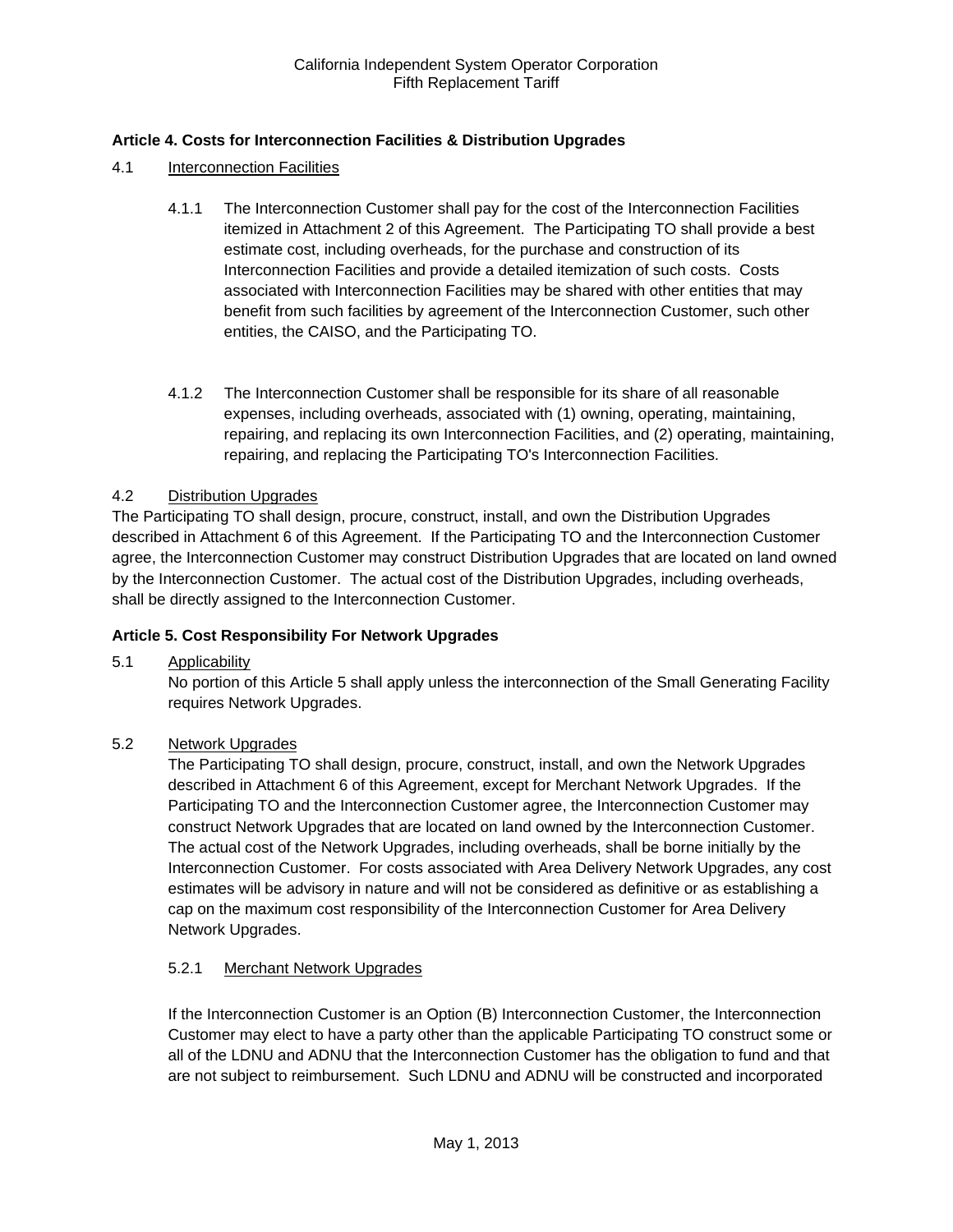into the CAISO Controlled Grid pursuant to the provisions for Merchant Transmission Facilities in CAISO Tariff Sections 24.4.6.1 and 36.11.

#### 5.3 Transmission Credits

No later than thirty (30) days prior to the Commercial Operation Date, the Interconnection Customer may make a one-time election by written notice to the CAISO and the Participating TO to receive Congestion Revenue Rights as defined in and as available under the CAISO Tariff at the time of the election in accordance with the CAISO Tariff, in lieu of a repayment of the cost of Network Upgrades in accordance with Article 5.3.1.

#### 5.3.1 Repayment of Amounts Advanced for Network Upgrades

5.3.1.1 Repayment of Amounts Advanced Regarding Non-Phased Generating Facilities

Upon the Commercial Operation Date of a Generating Facility that is not a Phased Generating Facility, the Interconnection Customer shall be entitled to a repayment for the Interconnection Customer's contribution to the cost of Network Upgrades as follows:

- (a) For Reliability Network Upgrades, the Interconnection Customer shall be entitled to a repayment of the Interconnection Customer's assigned cost responsibility for Reliability Network Upgrades up to a maximum of \$60,000 per MW of generating capacity. For purposes of this determination, generating capacity will be based on the capacity of the Interconnection Customer's Generating Facility at the time it achieves Commercial Operation. To the extent that such repayment does not cover all of the costs of the Interconnection Customer's Reliability Network Upgrades, the Interconnection Customer shall receive CRRs for that portion of its Reliability Network Upgrades that are not covered by cash repayment.
- (b) For Local Delivery Network Upgrades:
	- i. If the Interconnection Customer is an Option (B) Interconnection Customer and has been allocated and continues to be eligible to receive TP Deliverability pursuant to the GIDAP, the Interconnection Customer shall be entitled to repayment of a portion of the total amount paid to the Participating TO for the cost of Local Delivery Network Upgrades for which it is responsible. The repayment amount shall be determined by dividing the amount of TP Deliverability received by the amount of deliverability requested by the Interconnection Customer, and multiplying that percentage by the total amount paid to the Participating TO by the Interconnection Customer for Local Delivery Network Upgrades.
	- ii. If the Interconnection Customer is an Option (B) Interconnection Customer and has not been allocated any TP Deliverability, the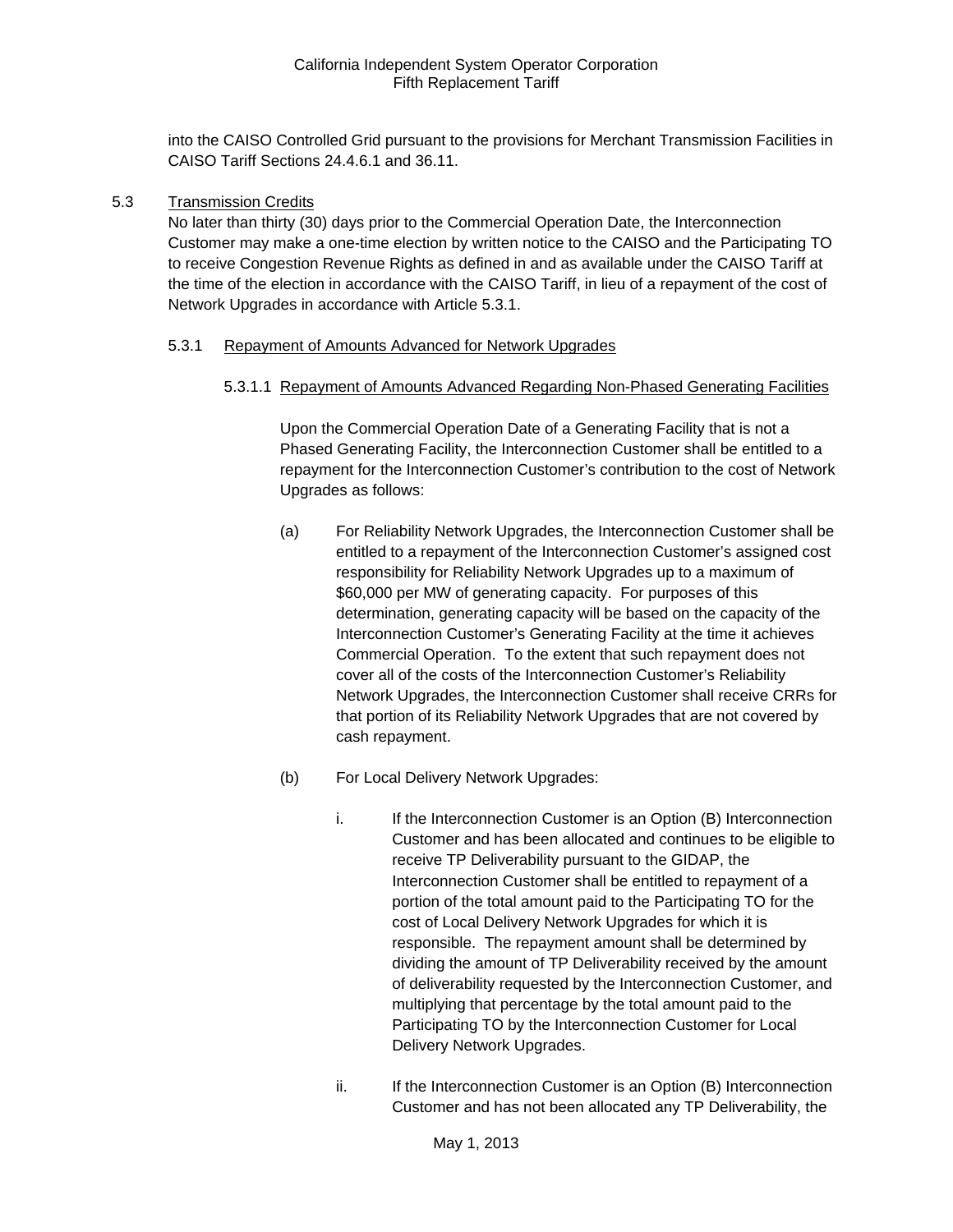> Interconnection Customer shall not be entitled to repayment for the cost of Local Delivery Network Upgrades.

- (iii) If the Interconnection Customer is an Option (A) Interconnection Customer, the Interconnection Customer shall be entitled to a repayment equal to the total amount paid to the Participating TO for the costs of Local Delivery Network Upgrades for which it is responsible.
- (c) For Area Delivery Network Upgrades, the Interconnection Customer shall not be entitled to repayment for the costs of Area Delivery Network Upgrades.
- (d) If an Option (B) Interconnection Customer elects and is eligible to construct and own Merchant Network Upgrades as set forth in Article 5.2.1 of this SGIA, then the Interconnection Customer shall not be entitled to any repayment pursuant to this SGIA.

Such repayment amount shall include any tax gross-up or other tax-related payments associated with Network Upgrades not refunded to the Interconnection Customer, and shall be paid to the Interconnection Customer by the Participating TO on a dollar-for-dollar basis either through (1) direct payments made on a levelized basis over the five-year period commencing on the Commercial Operation Date; or (2) any alternative payment schedule that is mutually agreeable to the Interconnection Customer and Participating TO, provided that such amount is paid within five (5) years from the Commercial Operation Date. Notwithstanding the foregoing, if this Agreement terminates within five (5) years from the Commercial Operation Date, the Participating TO's obligation to pay refunds to the Interconnection Customer shall cease as of the date of termination.

# 5.3.1.2 Repayment of Amounts Advanced Regarding Phased Generating Facilities

Upon the Commercial Operation Date of each phase of a Phased Generating Facility, the Interconnection Customer shall be entitled to a repayment equal to the amount paid to the Participating TO for the cost of Network Upgrades for that completed phase for which the Interconnection Customer is responsible, subject to the limitations specified in Article 5.3.1.1, if all of the following conditions are satisfied:

(a) The Generating Facility is capable of being constructed in phases;

(b) The Generating Facility is specified in the SGIA as being constructed in phases;

(c) The completed phase corresponds to one of the phases specified in the SGIA;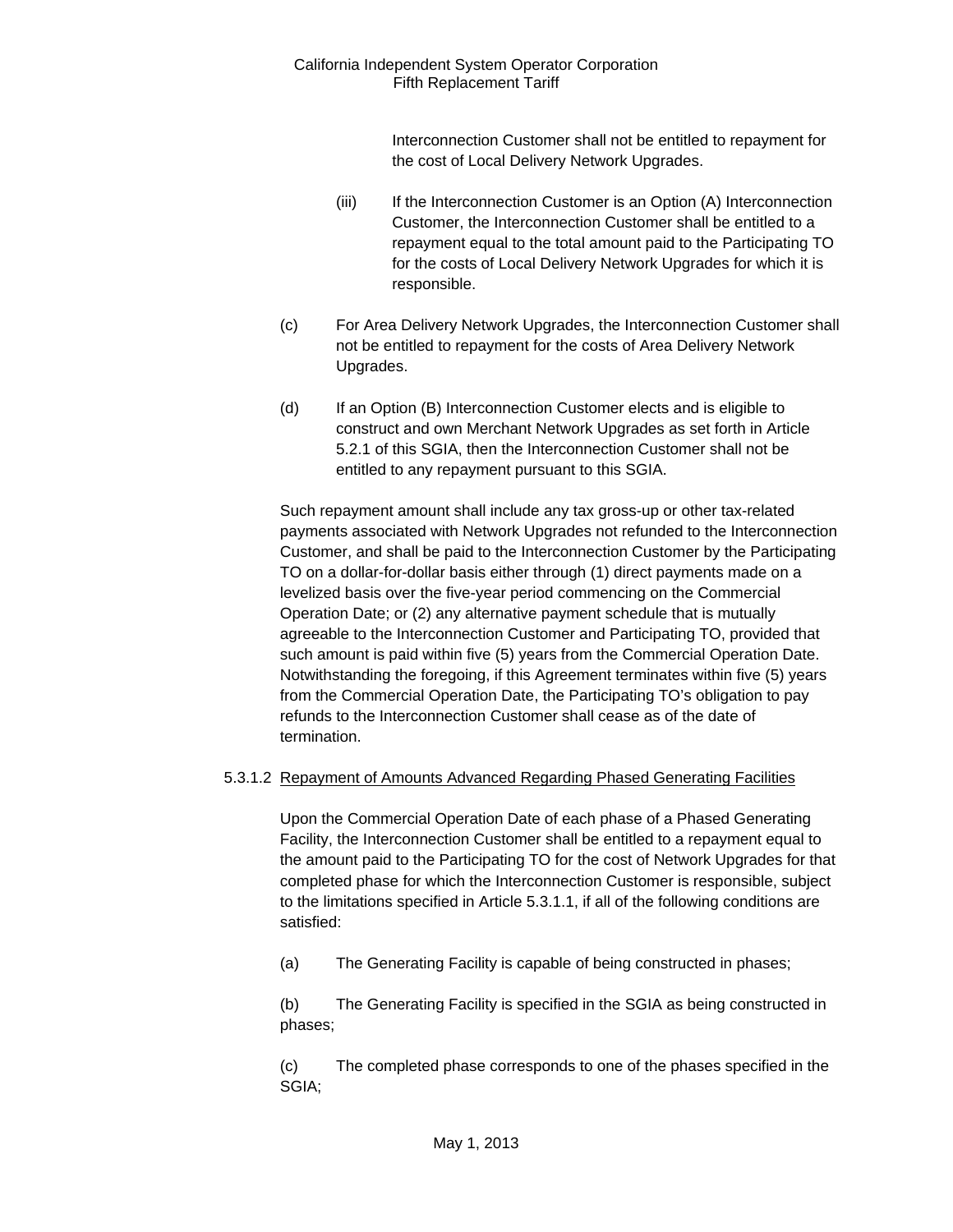(d) The Interconnection Customer has tendered notice pursuant to the SGIA that the phase has achieved Commercial Operation;

(e) All parties to the SGIA have agreed that the completed phase meets the requirements set forth in the SGIA and any other operating, metering, and interconnection requirements to permit generation output of the entire capacity of the completed phase as specified in the SGIA;

(f) The Network Upgrades necessary for the completed phase to meet the desired level of deliverability are in service; and

(g) The Interconnection Customer has posted one hundred (100) percent of the Interconnection Financial Security required for the Network Upgrades for all the phases of the Generating Facility.

Upon satisfaction of these conditions (a) through (g), the Interconnection Customer shall be entitled to receive a partial repayment of its financed cost responsibility, to the extent that it is otherwise eligible for such repayment pursuant to Article 5.3.1.1, in an amount equal to the percentage of the Generating Facility declared to be in Commercial Operation multiplied by the cost of the Network Upgrades associated with the completed phase. The Interconnection Customer shall be entitled to repayment in this manner for each completed phase until the entire Generating Facility is completed.

If the SGIA includes a partial termination provision and the partial termination right has been exercised with regard to a phase that has not been built, then the Interconnection Customer's eligibility for repayment under this Article as to the remaining phases shall not be diminished. If the Interconnection Customer completes one or more phases and then defaults on the SGIA, the Participating TO and the CAISO shall be entitled to offset any losses or damages resulting from the default against any repayments made for Network Upgrades related to the completed phases, provided that the party seeking to exercise the offset has complied with any requirements which may be required to apply the stream of payments utilized to make the repayment to the Interconnection Customer as an offset.

Any repayment amount for completion of a phase shall include any tax gross-up or other tax-related payments associated with Network Upgrades not refunded to the Interconnection Customer, and shall be paid to the Interconnection Customer by the Participating TO on a dollar-for-dollar basis either through (1) direct payments made on a levelized basis over the five-year period commencing on the Commercial Operation Date; or (2) any alternative payment schedule that is mutually agreeable to the Interconnection Customer and Participating TO, provided that such amount is paid within five (5) years from the Commercial Operation Date. Notwithstanding the foregoing, if this Agreement terminates within five (5) years from the Commercial Operation Date, the Participating TO's obligation to pay refunds to the Interconnection Customer shall cease as of the date of termination.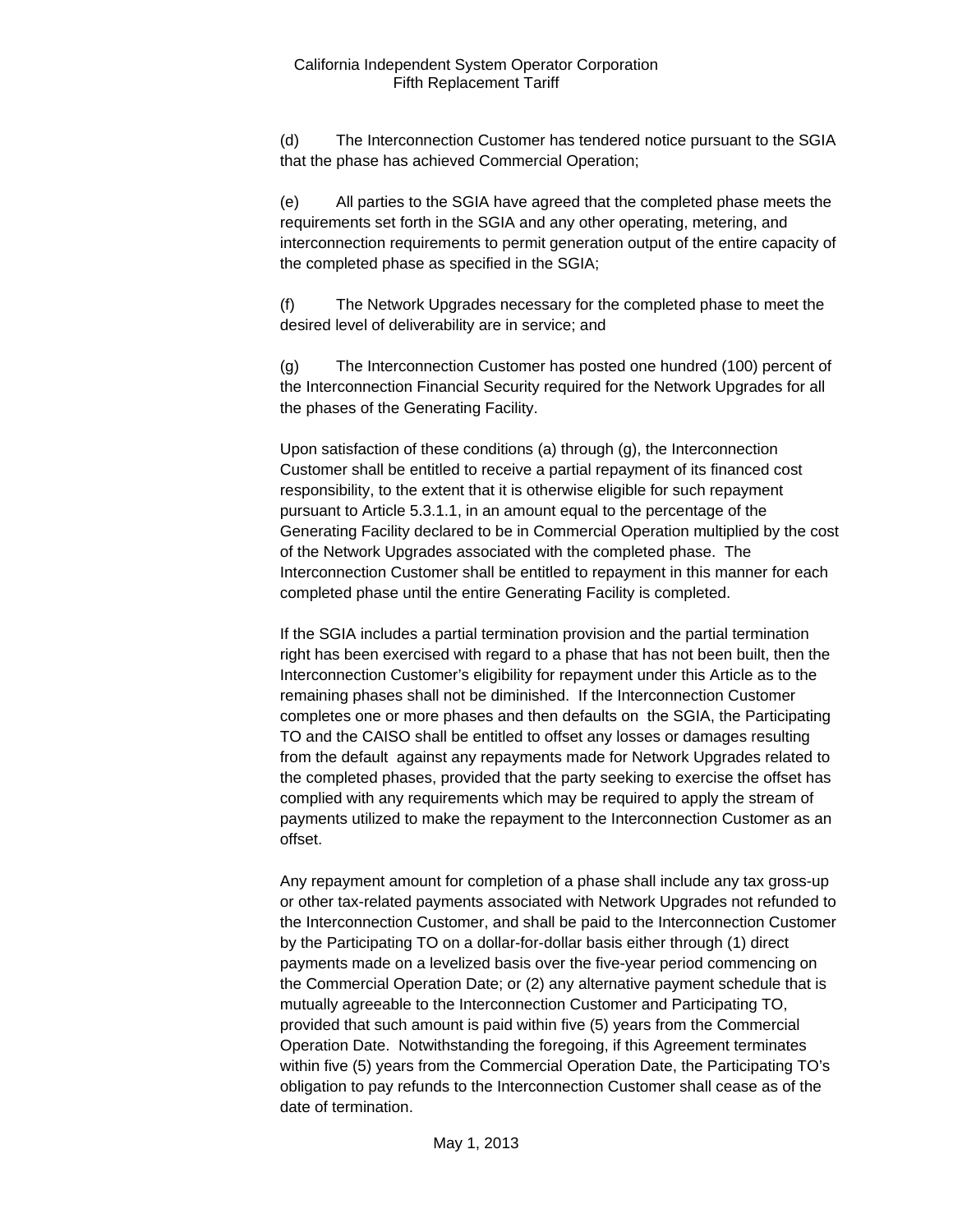# 5.3.1.3 Interest Payments and Assignment Rights

Any repayment shall include interest calculated in accordance with the methodology set forth in FERC's regulations at 18 C.F.R. §35.19a(a)(2)(iii) from the date of any payment for Network Upgrades through the date on which the Interconnection Customer receives a repayment of such payment. Interest shall continue to accrue on the repayment obligation so long as this Agreement is in effect. The Interconnection Customer may assign such repayment rights to any person.

# 5.3.1.4 Failure to Achieve Commercial Operation

# 5.3.2 Special Provisions for Affected Systems

The Interconnection Customer shall enter into an agreement with the owner of the Affected System and/or other affected owners of portions of the CAISO Controlled Grid, as applicable, in accordance with the GIDAP. Such agreement shall specify the terms governing payments to be made by the Interconnection Customer to the owner of the Affected System and/or other affected owners of portions of the CAISO Controlled Grid. In no event shall the Participating TO be responsible for the repayment for any facilities that are not part of the Participating TO's Transmission System.

# 5.3.3 Rights Under Other Agreements

Notwithstanding any other provision of this Agreement, nothing herein shall be construed as relinquishing or foreclosing any rights, including but not limited to firm transmission rights, capacity rights, transmission congestion rights, or transmission credits, that the Interconnection Customer shall be entitled to, now or in the future, under any other agreement or tariff as a result of, or otherwise associated with, the transmission capacity, if any, created by the Network Upgrades, including the right to obtain cash reimbursements or transmission credits for transmission service that is not associated with the Small Generating Facility.

5.3.4 Compensation for Customer-Funded Upgrades Utilized by Subsequent Interconnection Customers. If the Interconnection Customer funds Network Upgrades for which it is not eligible for repayment, the Interconnection Customer will be entitled to direct compensation by any Interconnection Customers in later Queue Clusters that utilize such Network Upgrades. Such compensation will be determined based on the distribution flow factors of the Generating Facilities that will be using the Network Upgrades.

# **Article 6. Billing, Payment, Milestones, And Financial Security**

- 6.1 Billing and Payment Procedures and Final Accounting
	- 6.1.1 The Participating TO shall bill the Interconnection Customer for the design, engineering, construction, and procurement costs of Interconnection Facilities and Upgrades contemplated by this Agreement on a monthly basis, or as otherwise agreed by the Parties. The Interconnection Customer shall pay each bill within thirty (30) calendar days of receipt, or as otherwise agreed to by the Parties. Notwithstanding the foregoing, any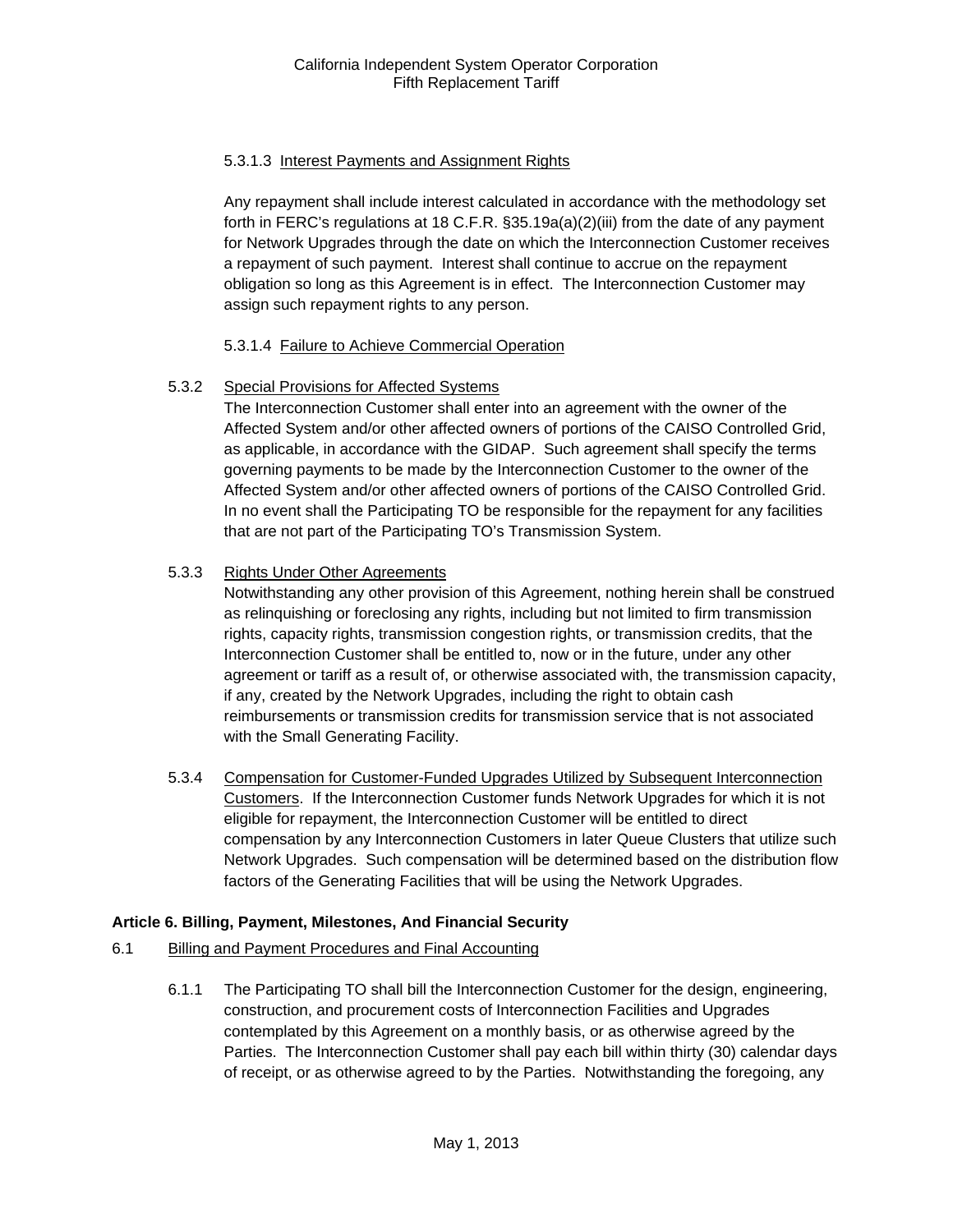invoices between the CAISO and another Party shall be submitted and paid in accordance with the CAISO Tariff.

 6.1.2 Within six (6) months of completing the construction and installation of the Participating TO's Interconnection Facilities and/or Upgrades described in the Attachments to this Agreement, the Participating TO shall provide the Interconnection Customer with a final accounting report of any difference between (1) the Interconnection Customer's cost responsibility for the actual cost of such facilities or Upgrades, and (2) the Interconnection Customer's previous aggregate payments to the Participating TO for such facilities or Upgrades. If the Interconnection Customer's cost responsibility exceeds its previous aggregate payments, the Participating TO shall invoice the Interconnection Customer for the amount due and the Interconnection Customer shall make payment to the Participating TO within thirty (30) calendar days. If the Interconnection Customer's previous aggregate payments exceed its cost responsibility under this Agreement, the Participating TO shall refund to the Interconnection Customer an amount equal to the difference within 30 calendar days of the final accounting report.

# 6.2 Milestones

The Parties shall agree on milestones for which each Party is responsible and list them in Attachment 4 of this Agreement. A Party's obligations under this provision may be extended by agreement. If a Party anticipates that it will be unable to meet a milestone for any reason other than a Force Majeure Event, as defined in article 7.5.1, it shall immediately notify the other Parties of the reason(s) for not meeting the milestone and (1) propose the earliest reasonable alternate date by which it can attain this and future milestones, and (2) request appropriate amendments to Attachment 4. The Parties affected by the failure to meet a milestone shall not unreasonably withhold agreement to such an amendment unless (1) they will suffer significant uncompensated economic or operational harm from the delay, (2) attainment of the same milestone has previously been delayed, or (3) they have reason to believe that the delay in meeting the milestone is intentional or unwarranted notwithstanding the circumstances explained by the Party proposing the amendment.

6.3 Financial Security Arrangements for Small Generating Facilities Processed Under the Fast Track Process or Small Generating Facilities Processed under SGIP

*The terms and conditions of this Article 6.3 shall apply only to Small Generating Facilities that are no larger than 5 MW that are processed under the Fast Track Process under the GIDAP, CAISO Tariff Appendix DD.* 

*In such case, the terms of Article 6.4 below do not apply to this Agreement.* 

*For easy reference, the Parties shall check the Box below when this Article 6.3 applies:*  **[ ] THIS ARTICLE 6.3 APPLIES** 

6.3.1 At least twenty (20) Business Days prior to the commencement of the design, procurement, installation, or construction of a discrete portion of the Participating TO's Interconnection Facilities and Upgrades, the Interconnection Customer shall provide the Participating TO, at the Interconnection Customer's option, a guarantee, a surety bond, letter of credit or other form of security that is reasonably acceptable to the Participating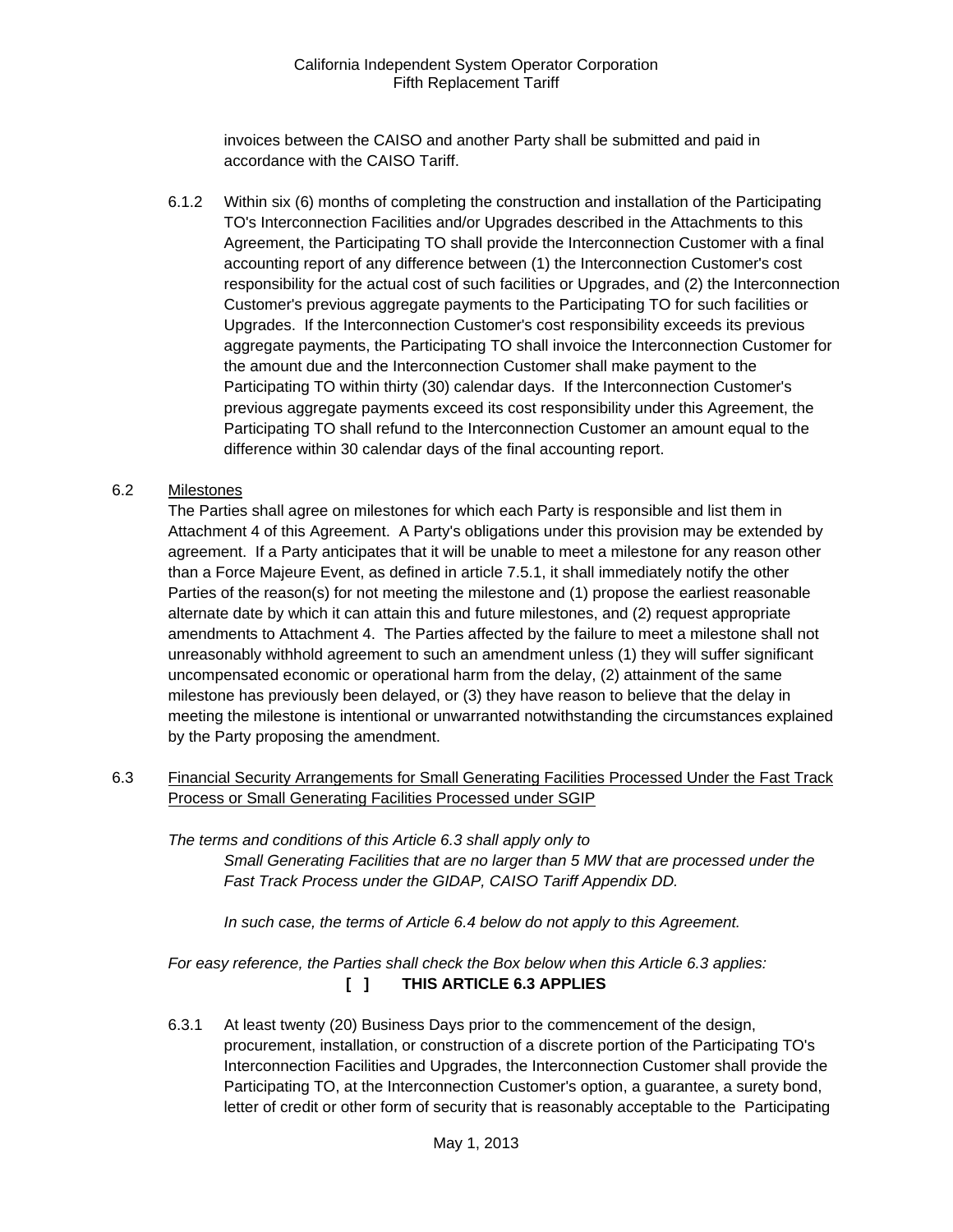TO and is consistent with the Uniform Commercial Code of the jurisdiction where the Point of Interconnection is located. Such security for payment shall be in an amount sufficient to cover the costs for constructing, designing, procuring, and installing the applicable portion of the Participating TO's Interconnection Facilities and Upgrades and shall be reduced on a dollar-for-dollar basis for payments made to the Participating TO under this Agreement during its term.

- 6.3.2 If a guarantee is provided, the guarantee must be made by an entity that meets the creditworthiness requirements of the Participating TO, and contain terms and conditions that guarantee payment of any amount that may be due from the Interconnection Customer, up to an agreed-to maximum amount.
- 6.3.3 If a letter of credit or surety bond is provided, the letter of credit or surety bond must be issued by a financial institution or insurer reasonably acceptable to the Participating TO and must specify a reasonable expiration date.
- 6.4 Financial Security Arrangements for All Other Small Generating Facilities

*The terms of this Article 6.4 apply to Small Generating Facilities that have been processed under either* 

- *1. the Cluster Study Process or*
- *2. the Independent Study Track Process*

*of the GIDAP set forth in CAISO Tariff Appendix DD. In such case, the provisions of Article 6.3 do not apply to this Agreement.* 

 *In such case, the terms of Article 6.3 above do not apply to this Agreement.* 

# *For easy reference, the Parties shall check the Box below when this Article 6.4 applies:*  **[ ] THIS ARTICLE 6.4 APPLIES**

6.4.1 The Interconnection Customer is obligated to provide all necessary Interconnection Financial Security required under Section 9 of the GIDAP in a manner acceptable under Section 9 of the GIDAP. Failure by the Interconnection Customer to timely satisfy the GIDAP's requirements for the provision of Interconnection Financial Security shall be deemed a breach of this Agreement and a condition of Default of this Agreement.

6.4.2 Notwithstanding any other provision in this Agreement for notice of Default and opportunity to cure such Default, the CAISO or the Participating TO shall provide Interconnection Customer with written notice of any Default due to timely failure to post Financial Security, and the Interconnection Customer shall have five (5) Business Days from the date of such notice to cure such Default by posting the required Financial Security. If the Interconnection Customer fails to cure the Default, then this Agreement shall be deemed terminated.

# **Article 7. Assignment, Liability, Indemnity, Force Majeure, And Default**

7.1 Assignment

This Agreement may be assigned by any Party upon fifteen (15) Business Days prior written notice and opportunity to object by the other Parties; provided that: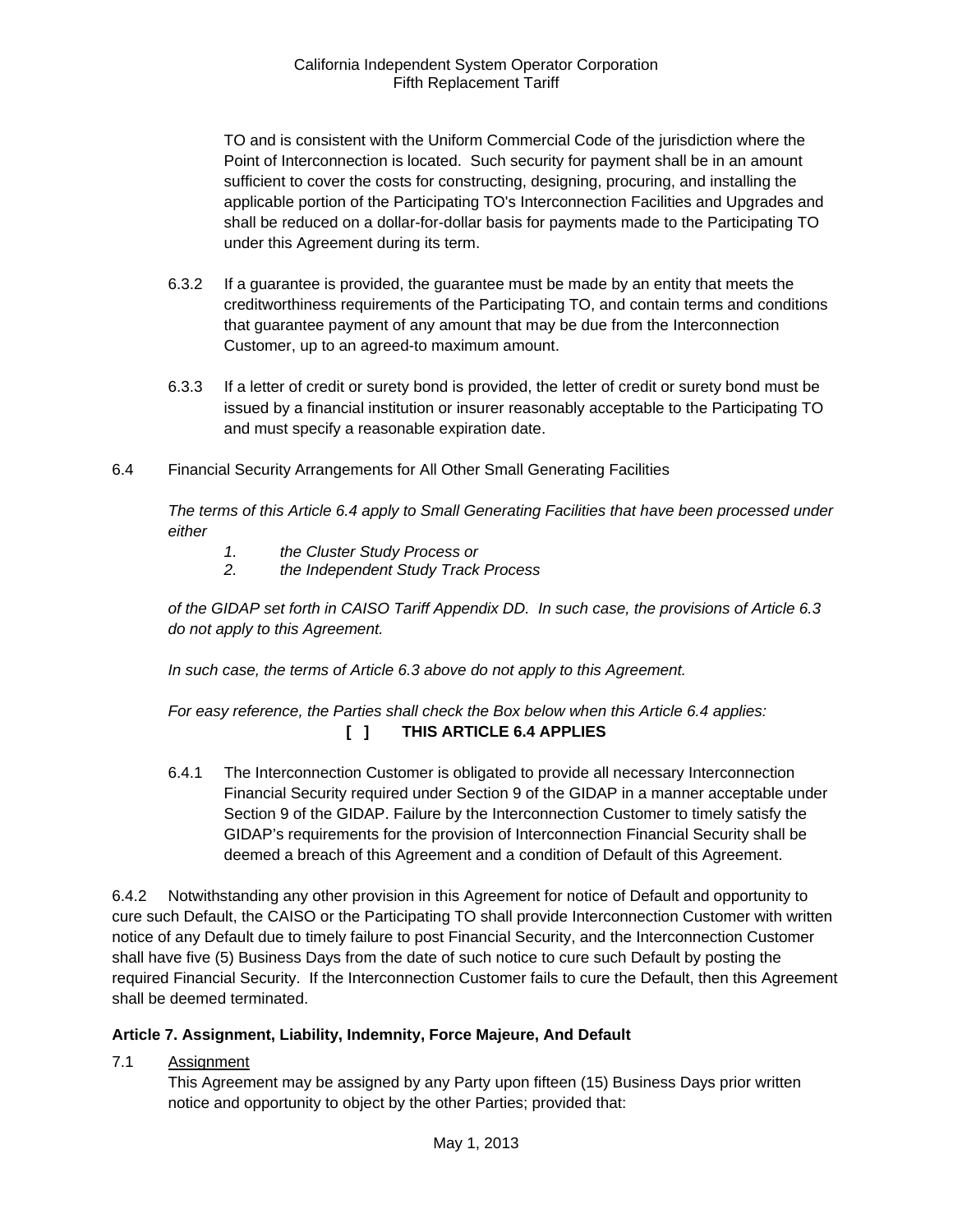- 7.1.1 Any Party may assign this Agreement without the consent of the other Parties to any affiliate of the assigning Party with an equal or greater credit rating and with the legal authority and operational ability to satisfy the obligations of the assigning Party under this Agreement, provided that the Interconnection Customer promptly notifies the Participating TO and the CAISO of any such assignment;
- 7.1.2 The Interconnection Customer shall have the right to assign this Agreement, without the consent of the Participating TO or the CAISO, for collateral security purposes to aid in providing financing for the Small Generating Facility, provided that the Interconnection Customer will promptly notify the Participating TO and the CAISO of any such assignment.
- 7.1.3 Any attempted assignment that violates this article is void and ineffective. Assignment shall not relieve a Party of its obligations, nor shall a Party's obligations be enlarged, in whole or in part, by reason thereof. An assignee is responsible for meeting the same financial, credit, and insurance obligations as the Interconnection Customer. Where required, consent to assignment will not be unreasonably withheld, conditioned or delayed.

# 7.2 Limitation of Liability

Each Party's liability to the other Parties for any loss, cost, claim, injury, liability, or expense, including reasonable attorney's fees, relating to or arising from any act or omission in its performance of this Agreement, shall be limited to the amount of direct damage actually incurred. In no event shall any Party be liable to the other Parties for any indirect, special, consequential, or punitive damages, except as authorized by this Agreement.

# 7.3 Indemnity

- 7.3.1 This provision protects each Party from liability incurred to third parties as a result of carrying out the provisions of this Agreement. Liability under this provision is exempt from the general limitations on liability found in Article 7.2.
- 7.3.2 The Parties shall at all times indemnify, defend, and hold the other Parties harmless from, any and all damages, losses, claims, including claims and actions relating to injury to or death of any person or damage to property, demand, suits, recoveries, costs and expenses, court costs, attorney fees, and all other obligations by or to third parties, arising out of or resulting from another Party's action or failure to meet its obligations under this Agreement on behalf of the indemnifying Party, except in cases of gross negligence or intentional wrongdoing by the indemnified Party.
- 7.3.3 If an indemnified Party is entitled to indemnification under this article as a result of a claim by a third party, and the indemnifying Party fails, after notice and reasonable opportunity to proceed under this article, to assume the defense of such claim, such indemnified Party may at the expense of the indemnifying Party contest, settle or consent to the entry of any judgment with respect to, or pay in full, such claim.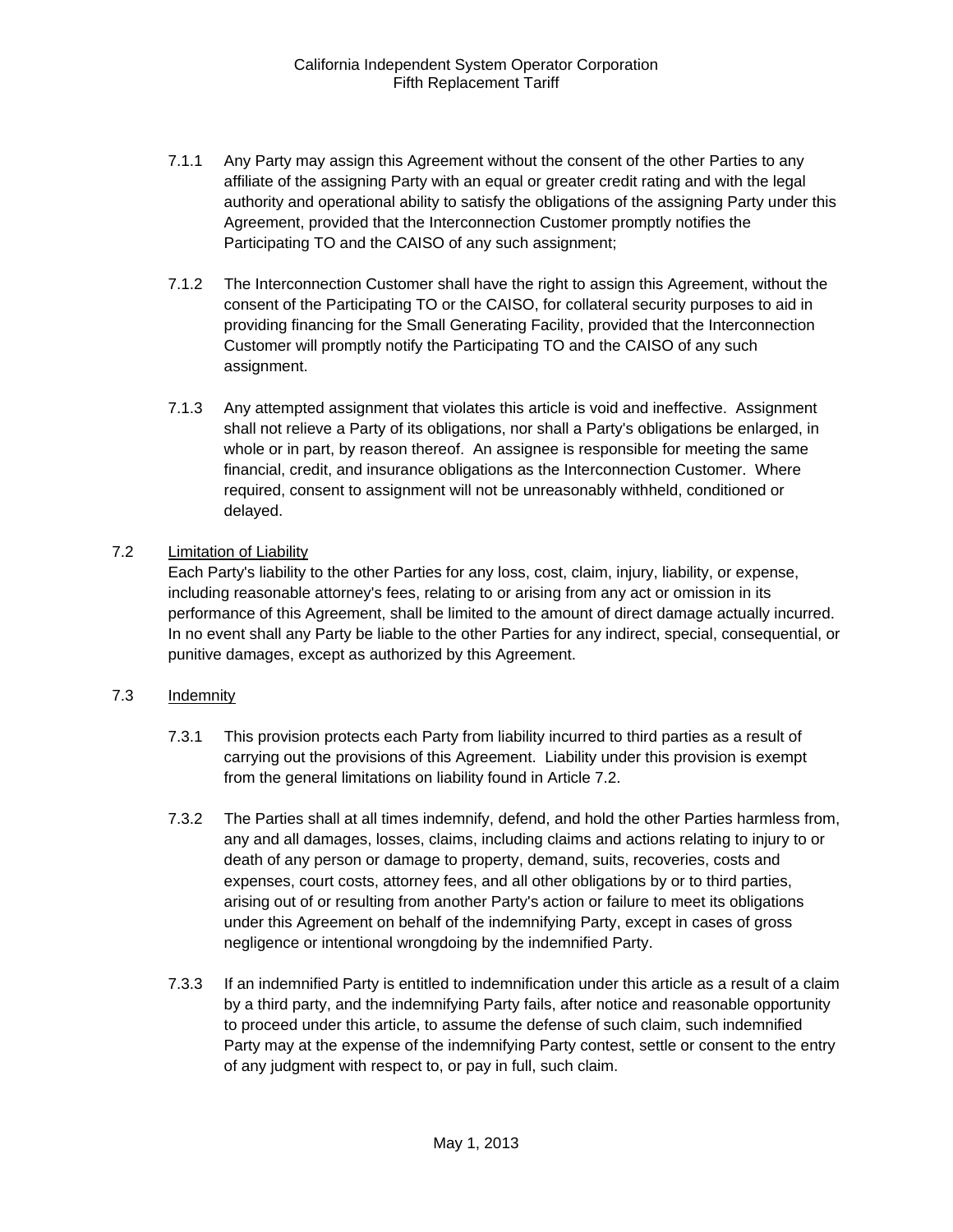- 7.3.4 If an indemnifying Party is obligated to indemnify and hold any indemnified Party harmless under this article, the amount owing to the indemnified Party shall be the amount of such indemnified Party's actual loss, net of any insurance or other recovery.
- 7.3.5 Promptly after receipt by an indemnified Party of any claim or notice of the commencement of any action or administrative or legal proceeding or investigation as to which the indemnity provided for in this article may apply, the indemnified Party shall notify the indemnifying Party of such fact. Any failure of or delay in such notification shall not affect a Party's indemnification obligation unless such failure or delay is materially prejudicial to the indemnifying Party.

# 7.4 Consequential Damages

Other than as expressly provided for in this Agreement, no Party shall be liable under any provision of this Agreement for any losses, damages, costs or expenses for any special, indirect, incidental, consequential, or punitive damages, including but not limited to loss of profit or revenue, loss of the use of equipment, cost of capital, cost of temporary equipment or services, whether based in whole or in part in contract, in tort, including negligence, strict liability, or any other theory of liability; provided, however, that damages for which a Party may be liable to another Party under another agreement will not be considered to be special, indirect, incidental, or consequential damages hereunder.

# 7.5 Force Majeure

- 7.5.1 As used in this article, a Force Majeure Event shall mean "any act of God, labor disturbance, act of the public enemy, war, insurrection, riot, fire, storm or flood, explosion, breakage or accident to machinery or equipment, any order, regulation or restriction imposed by governmental, military or lawfully established civilian authorities, or any other cause beyond a Party's control. A Force Majeure Event does not include an act of negligence or intentional wrongdoing by the Party claiming Force Majeure."
- 7.5.2 If a Force Majeure Event prevents a Party from fulfilling any obligations under this Agreement, the Party affected by the Force Majeure Event (Affected Party) shall promptly notify the other Parties, either in writing or via the telephone, of the existence of the Force Majeure Event. The notification must specify in reasonable detail the circumstances of the Force Majeure Event, its expected duration, and the steps that the Affected Party is taking to mitigate the effects of the event on its performance. The Affected Party shall keep the other Parties informed on a continuing basis of developments relating to the Force Majeure Event until the event ends. The Affected Party will be entitled to suspend or modify its performance of obligations under this Agreement (other than the obligation to make payments) only to the extent that the effect of the Force Majeure Event cannot be mitigated by the use of Reasonable Efforts. The Affected Party will use Reasonable Efforts to resume its performance as soon as possible.

# 7.6 Default

7.6.1 No Default shall exist where such failure to discharge an obligation (other than the payment of money) is the result of a Force Majeure Event as defined in this Agreement or the result of an act or omission of another Party. Upon a Default, the affected non-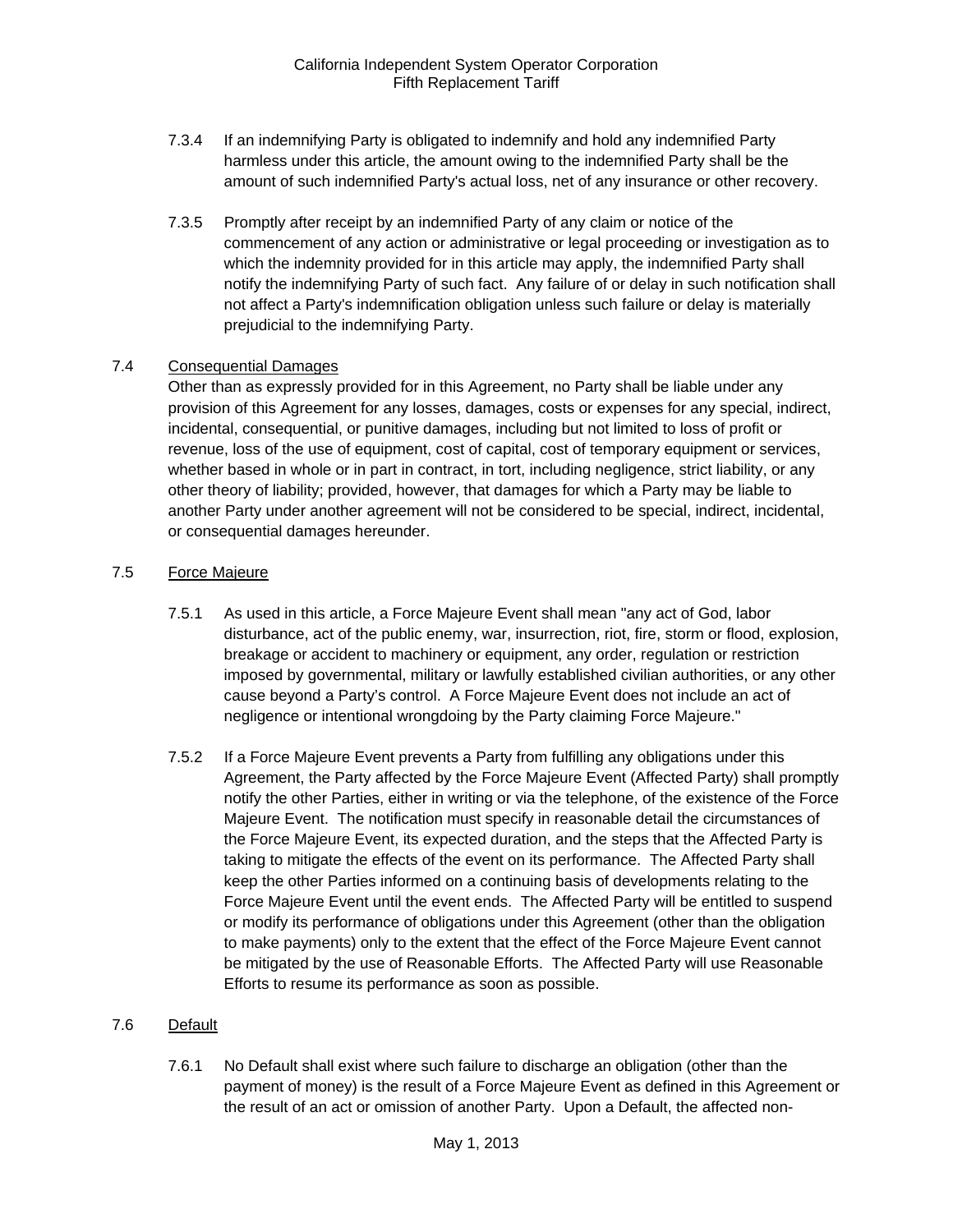defaulting Party(ies) shall give written notice of such Default to the defaulting Party. Except as provided in Article 7.6.2 and in Article 6.4.2, the defaulting Party shall have sixty (60) calendar days from receipt of the Default notice within which to cure such Default; provided however, if such Default is not capable of cure within 60 calendar days, the defaulting Party shall commence such cure within 20 calendar days after notice and continuously and diligently complete such cure within six months from receipt of the Default notice; and, if cured within such time, the Default specified in such notice shall cease to exist.

7.6.2 If a Default is not cured as provided in this article, or if a Default is not capable of being cured within the period provided for herein, the affected non-defaulting Party(ies) shall have the right to terminate this Agreement by written notice at any time until cure occurs, and be relieved of any further obligation hereunder and, whether or not such Party(ies) terminates this Agreement, to recover from the defaulting Party all amounts due hereunder, plus all other damages and remedies to which it is entitled at law or in equity. The provisions of this article will survive termination of this Agreement.

# **Article 8. Insurance**

- 8.1 The Interconnection Customer shall, at its own expense, maintain in force general liability insurance without any exclusion for liabilities related to the interconnection undertaken pursuant to this Agreement. The amount of such insurance shall be sufficient to insure against all reasonably foreseeable direct liabilities given the size and nature of the generating equipment being interconnected, the interconnection itself, and the characteristics of the system to which the interconnection is made. The Interconnection Customer shall obtain additional insurance only if necessary as a function of owning and operating a generating facility. Such insurance shall be obtained from an insurance provider authorized to do business in the State where the interconnection is located. Certification that such insurance is in effect shall be provided upon request of the Participating TO or CAISO, except that the Interconnection Customer shall show proof of insurance to the Participating TO and CAISO no later than ten Business Days prior to the anticipated Commercial Operation Date. If the Interconnection Customer is of sufficient creditworthiness, it may propose to self-insure for such liabilities, and such a proposal shall not be unreasonably rejected.
- 8.2 The Participating TO agrees to maintain general liability insurance or self-insurance consistent with the Participating TO's commercial practice. Such insurance or self-insurance shall not exclude coverage for the Participating TO's liabilities undertaken pursuant to this Agreement.
- 8.3 The CAISO agrees to maintain general liability insurance or self-insurance consistent with the CAISO's commercial practice. Such insurance shall not exclude coverage for the CAISO's liabilities undertaken pursuant to this Agreement.
- 8.4 The Parties further agree to notify each other whenever an accident or incident occurs resulting in any injuries or damages that are included within the scope of coverage of such insurance, whether or not such coverage is sought.

# **Article 9. Confidentiality**

9.1 Confidential Information shall mean any confidential and/or proprietary information provided by one Party to another Party that is clearly marked or otherwise designated "Confidential." For purposes of this Agreement all design, operating specifications, and metering data provided by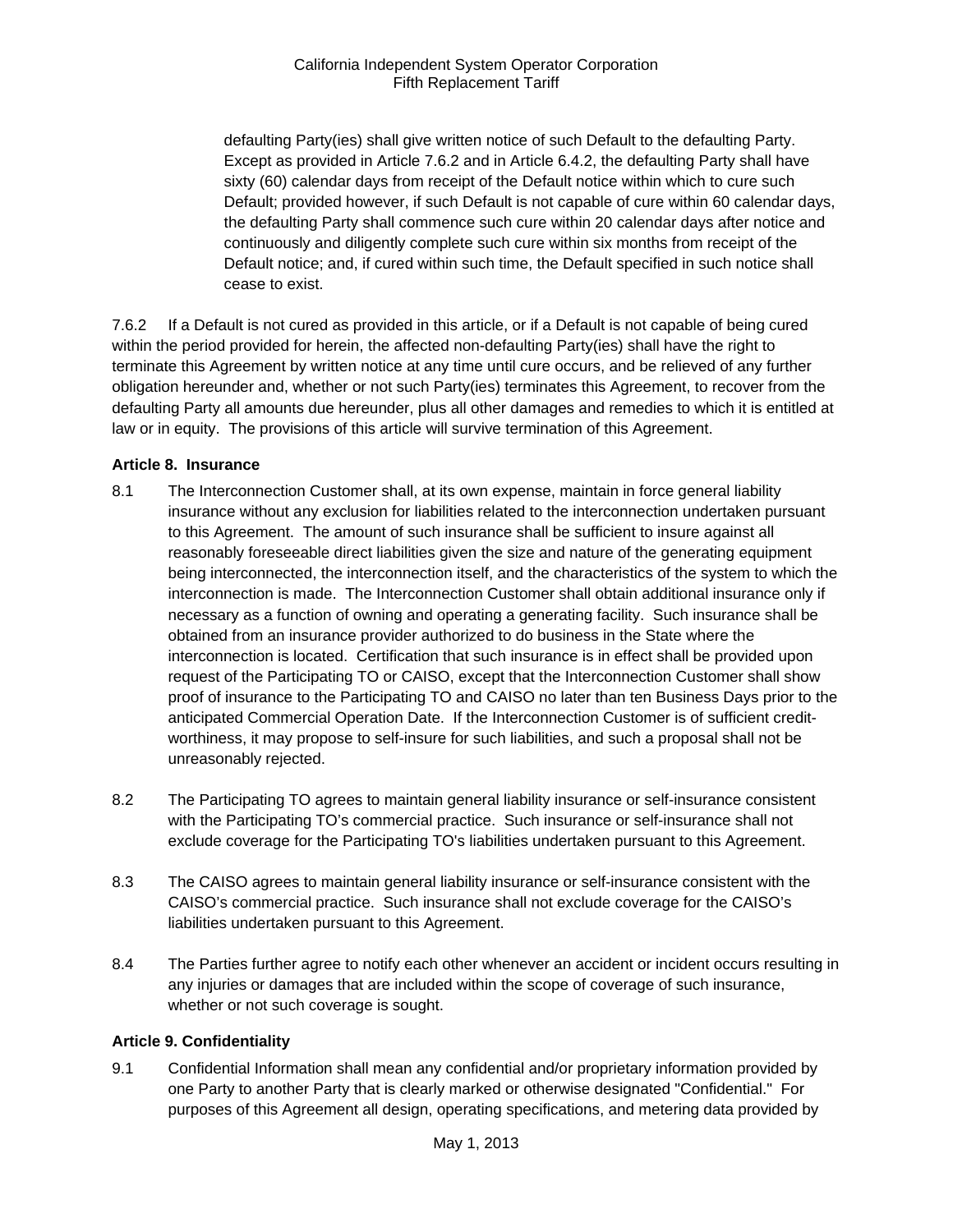the Interconnection Customer shall be deemed Confidential Information regardless of whether it is clearly marked or otherwise designated as such.

- 9.2 Confidential Information does not include information previously in the public domain, required to be publicly submitted or divulged by Governmental Authorities (after notice to the other Parties and after exhausting any opportunity to oppose such publication or release), or necessary to be divulged in an action to enforce this Agreement. Each Party receiving Confidential Information shall hold such information in confidence and shall not disclose it to any third party nor to the public without the prior written authorization from the Party providing that information, except to fulfill obligations under this Agreement, or to fulfill legal or regulatory requirements.
	- 9.2.1 Each Party shall employ at least the same standard of care to protect Confidential Information obtained from the other Parties as it employs to protect its own Confidential Information.
	- 9.2.2 Each Party is entitled to equitable relief, by injunction or otherwise, to enforce its rights under this provision to prevent the release of Confidential Information without bond or proof of damages, and may seek other remedies available at law or in equity for breach of this provision.
- 9.3 Notwithstanding anything in this article to the contrary, and pursuant to 18 CFR § 1b.20, if FERC, during the course of an investigation or otherwise, requests information from one of the Parties that is otherwise required to be maintained in confidence pursuant to this Agreement, the Party shall provide the requested information to FERC, within the time provided for in the request for information. In providing the information to FERC, the Party may, consistent with 18 CFR § 388.112, request that the information be treated as confidential and non-public by FERC and that the information be withheld from public disclosure. Parties are prohibited from notifying the other Parties to this Agreement prior to the release of the Confidential Information to FERC. The Party shall notify the other Parties to this Agreement when it is notified by FERC that a request to release Confidential Information has been received by FERC, at which time any of the Parties may respond before such information would be made public, pursuant to 18 CFR § 388.112. Requests from a state regulatory body conducting a confidential investigation shall be treated in a similar manner if consistent with the applicable state rules and regulations.

# **Article 10. Disputes**

All disputes arising out of or in connection with this Agreement whereby relief is sought by or from CAISO shall be settled in accordance with the provisions of Article 13 of the CAISO Tariff, except that references to the CAISO Tariff in such Article 13 of the CAISO Tariff shall be read as reference to this Agreement. Disputes arising out of or in connection with this Agreement not subject to provisions of Article 13 of the CAISO Tariff shall be resolved as follows:

- 10.1 The Parties agree to attempt to resolve all disputes arising out of the interconnection process according to the provisions of this article.
- 10.2 In the event of a dispute, either Party shall provide the other Party with a written Notice of Dispute. Such Notice shall describe in detail the nature of the dispute.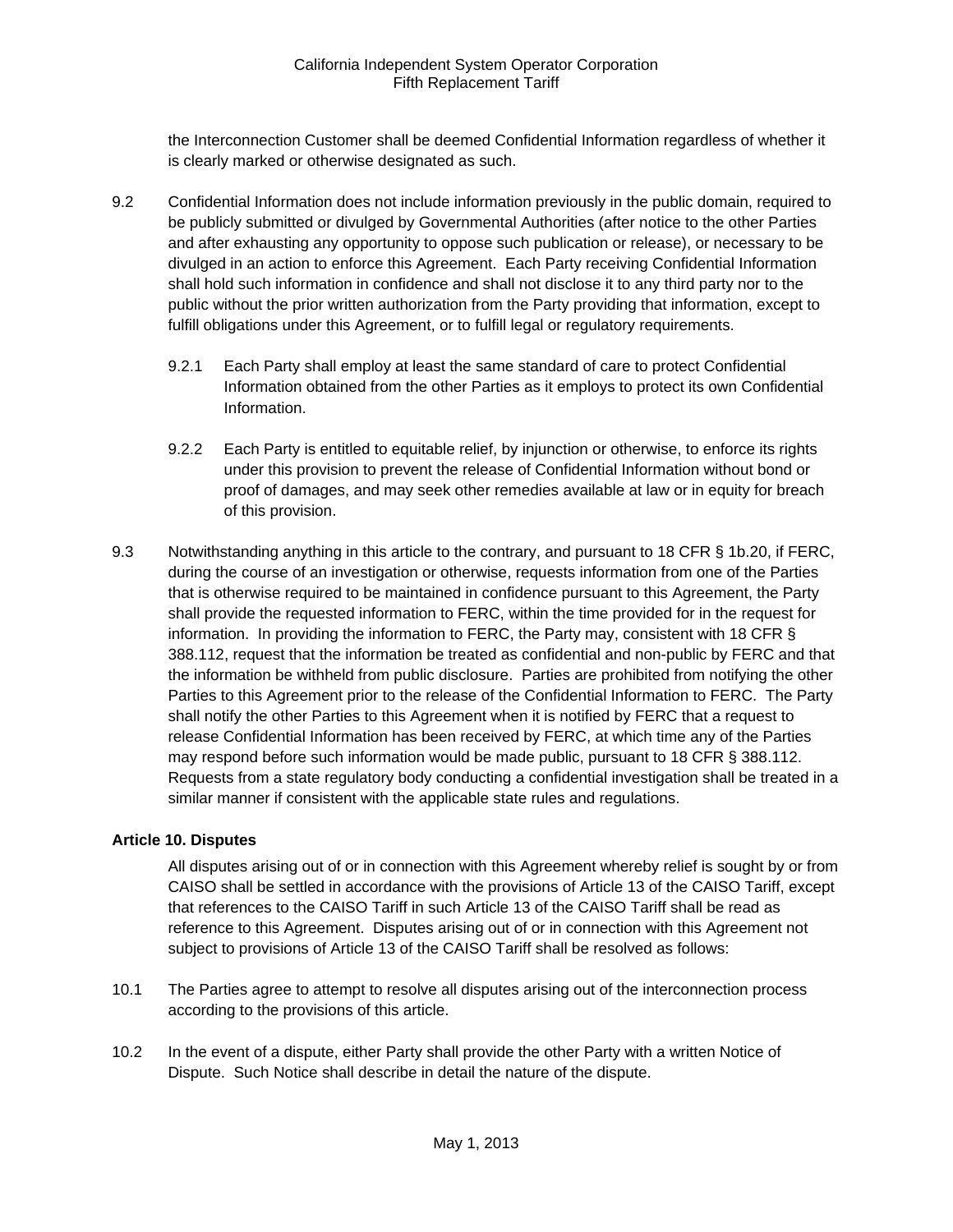- 10.3 If the dispute has not been resolved within two Business Days after receipt of the Notice, either Party may contact FERC's Dispute Resolution Service (DRS) for assistance in resolving the dispute.
- 10.4 The DRS will assist the Parties in either resolving their dispute or in selecting an appropriate dispute resolution venue (e.g., mediation, settlement judge, early neutral evaluation, or technical expert) to assist the Parties in resolving their dispute. DRS can be reached at 1-877-337-2237 or via the internet at http://www.ferc.gov/legal/adr.asp.
- 10.5 Each Party agrees to conduct all negotiations in good faith and will be responsible for one-half of any costs paid to neutral third-parties.
- 10.6 If neither Party elects to seek assistance from the DRS, or if the attempted dispute resolution fails, then either Party may exercise whatever rights and remedies it may have in equity or law consistent with the terms of this Agreement.

#### **Article 11. Taxes**

- 11.1 The Parties agree to follow all applicable tax laws and regulations, consistent with FERC policy and Internal Revenue Service requirements.
- 11.2 Each Party shall cooperate with the other Parties to maintain the other Parties' tax status. Nothing in this Agreement is intended to adversely affect the Participating TO's tax exempt status with respect to the issuance of bonds including, but not limited to, local furnishing bonds.

#### **Article 12. Miscellaneous**

12.1 Governing Law, Regulatory Authority, and Rules

The validity, interpretation and enforcement of this Agreement and each of its provisions shall be governed by the laws of the state of \_\_\_\_\_\_\_\_\_\_\_\_\_\_\_\_\_\_\_\_\_(where the Point of Interconnection is located), without regard to its conflicts of law principles. This Agreement is subject to all Applicable Laws and Regulations. Each Party expressly reserves the right to seek changes in, appeal, or otherwise contest any laws, orders, or regulations of a Governmental Authority.

# 12.2 Amendment

The Parties may amend this Agreement by a written instrument duly executed by all of the Parties, or under article 12.12 of this Agreement.

#### 12.3 No Third-Party Beneficiaries

This Agreement is not intended to and does not create rights, remedies, or benefits of any character whatsoever in favor of any persons, corporations, associations, or entities other than the Parties, and the obligations herein assumed are solely for the use and benefit of the Parties, their successors in interest and where permitted, their assigns.

# 12.4 Waiver

12.4.1 The failure of a Party to this Agreement to insist, on any occasion, upon strict performance of any provision of this Agreement will not be considered a waiver of any obligation, right, or duty of, or imposed upon, such Party.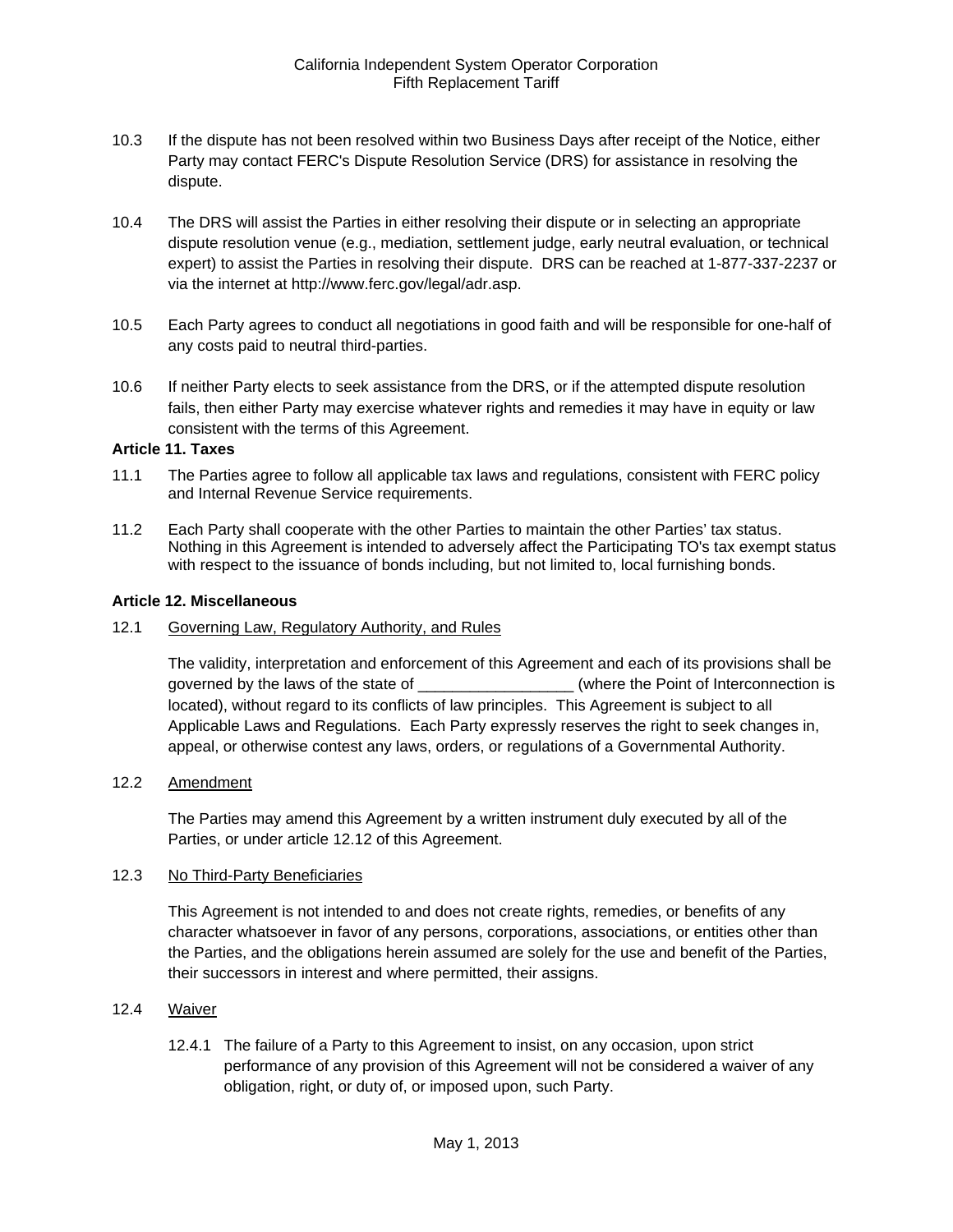12.4.2 Any waiver at any time by any Party of its rights with respect to this Agreement shall not be deemed a continuing waiver or a waiver with respect to any other failure to comply with any other obligation, right, duty of this Agreement. Termination or Default of this Agreement for any reason by Interconnection Customer shall not constitute a waiver of the Interconnection Customer's legal rights to obtain an interconnection from the Participating TO. Any waiver of this Agreement shall, if requested, be provided in writing.

# 12.5 Entire Agreement

This Agreement, including all Attachments, constitutes the entire agreement among the Parties with reference to the subject matter hereof, and supersedes all prior and contemporaneous understandings or agreements, oral or written, between or among the Parties with respect to the subject matter of this Agreement. There are no other agreements, representations, warranties, or covenants which constitute any part of the consideration for, or any condition to, any Party's compliance with its obligations under this Agreement.

#### 12.6 Multiple Counterparts

This Agreement may be executed in two or more counterparts, each of which is deemed an original but all constitute one and the same instrument.

# 12.7 No Partnership

This Agreement shall not be interpreted or construed to create an association, joint venture, agency relationship, or partnership among the Parties or to impose any partnership obligation or partnership liability upon any Party. No Party shall have any right, power or authority to enter into any agreement or undertaking for, or act on behalf of, or to act as or be an agent or representative of, or to otherwise bind, another Party.

# 12.8 Severability

If any provision or portion of this Agreement shall for any reason be held or adjudged to be invalid or illegal or unenforceable by any court of competent jurisdiction or other Governmental Authority, (1) such portion or provision shall be deemed separate and independent, (2) the Parties shall negotiate in good faith to restore insofar as practicable the benefits to each Party that were affected by such ruling, and (3) the remainder of this Agreement shall remain in full force and effect.

#### 12.9 Security Arrangements

Infrastructure security of electric system equipment and operations and control hardware and software is essential to ensure day-to-day reliability and operational security. FERC expects all transmission providers, market participants, and interconnection customers interconnected to electric systems to comply with the recommendations offered by the President's Critical Infrastructure Protection Board and, eventually, best practice recommendations from the electric reliability authority. All public utilities are expected to meet basic standards for system infrastructure and operational security, including physical, operational, and cyber-security practices.

#### 12.10 Environmental Releases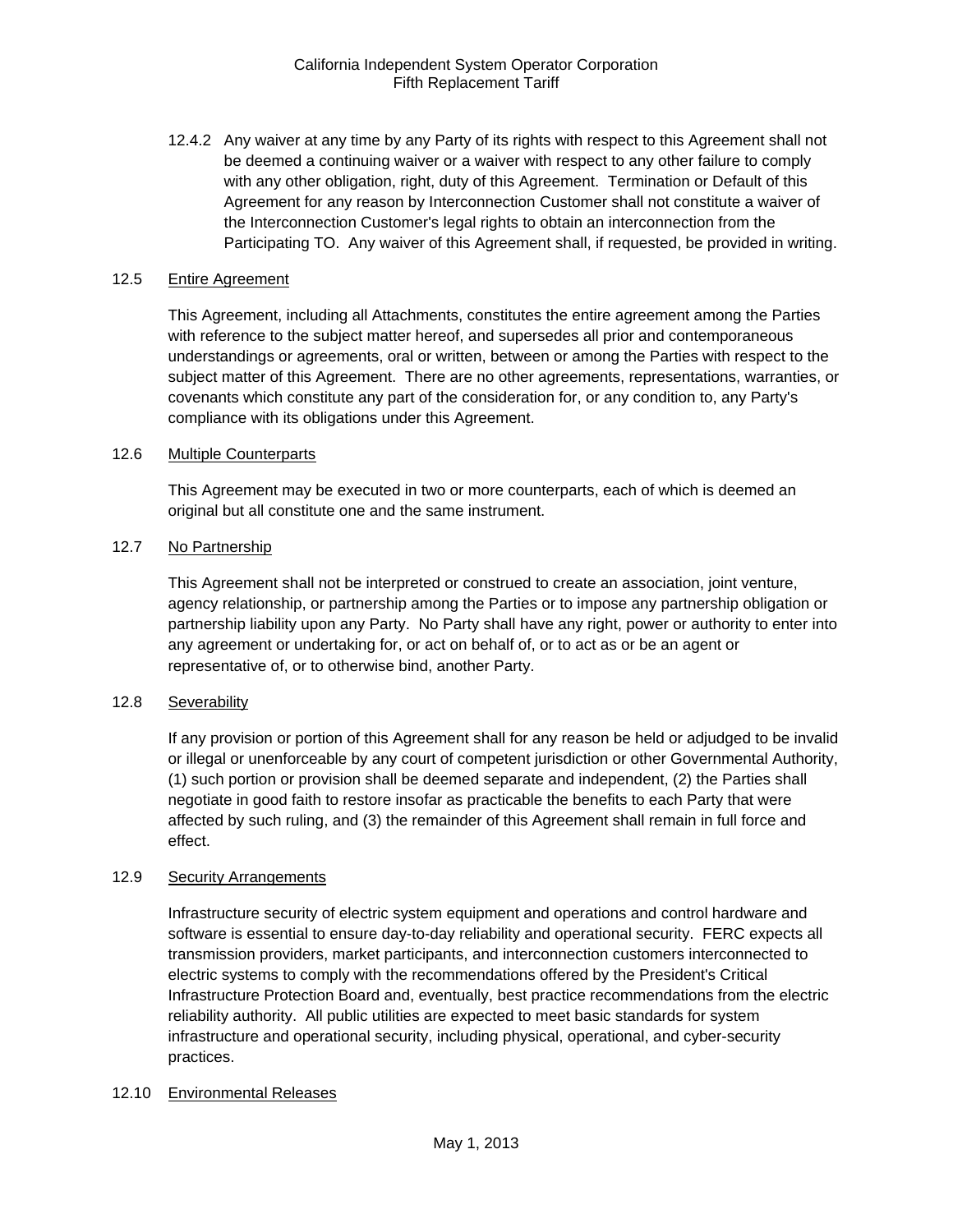Each Party shall notify the other Parties, first orally and then in writing, of the release of any hazardous substances, any asbestos or lead abatement activities, or any type of remediation activities related to the Small Generating Facility or the Interconnection Facilities, each of which may reasonably be expected to affect the other Parties. The notifying Party shall (1) provide the notice as soon as practicable, provided such Party makes a good faith effort to provide the notice no later than 24 hours after such Party becomes aware of the occurrence, and (2) promptly furnish to the other Parties copies of any publicly available reports filed with any governmental authorities addressing such events.

#### 12.11 Subcontractors

Nothing in this Agreement shall prevent a Party from utilizing the services of any subcontractor as it deems appropriate to perform its obligations under this Agreement; provided, however, that each Party shall require its subcontractors to comply with all applicable terms and conditions of this Agreement in providing such services and each Party shall remain primarily liable to the other Parties for the performance of such subcontractor.

- 12.11.1 The creation of any subcontract relationship shall not relieve the hiring Party of any of its obligations under this Agreement. The hiring Party shall be fully responsible to the other Parties for the acts or omissions of any subcontractor the hiring Party hires as if no subcontract had been made; provided, however, that in no event shall the Participating TO or the CAISO be liable for the actions or inactions of the Interconnection Customer or its subcontractors with respect to obligations of the Interconnection Customer under this Agreement. Any applicable obligation imposed by this Agreement upon the hiring Party shall be equally binding upon, and shall be construed as having application to, any subcontractor of such Party.
- 12.11.2 The obligations under this article will not be limited in any way by any limitation of subcontractor's insurance.

# 12.12 Reservation of Rights

The CAISO and Participating TO shall each have the right to make a unilateral filing with FERC to modify this Agreement pursuant to section 205 or any other applicable provision of the Federal Power Act and FERC's rules and regulations thereunder with respect to the following articles of this Agreement and with respect to any rates, terms and conditions, charges, classifications of service, rule or regulation covered by these articles:

Introductory Paragraph, 1.1, 1.2, 1.3, 1.4, 1.5.1, 1.5.2, 1.5.3, 1.5.4, 1.5.5, 1.5.6, 1.5.7, 1.6, 1.7, 1.8.1, 1.9, 2.1, 2.2.1, 2.3, 3, 4.1.1 (last sentence only), 5.1, 5.3, 6.2, 7, 8, 9, 11, 12, 13, Attachment 1, Attachment 4, Attachment 5, and Attachment 7.

The Participating TO shall have the exclusive right to make a unilateral filing with FERC to modify this Agreement pursuant to section 205 or any other applicable provision of the Federal Power Act and FERC's rules and regulations thereunder with respect to the following articles of this Agreement and with respect to any rates, terms and conditions, charges, classifications of service, rule or regulation covered by these articles:

2.2.2, 4.1.1 (all but the last sentence), 4.1.2, 4.2, 5.2, 6.1.1 (all but the last sentence), 6.1.2, 10 (all but preamble), Attachment 2, Attachment 3 and Attachment 6.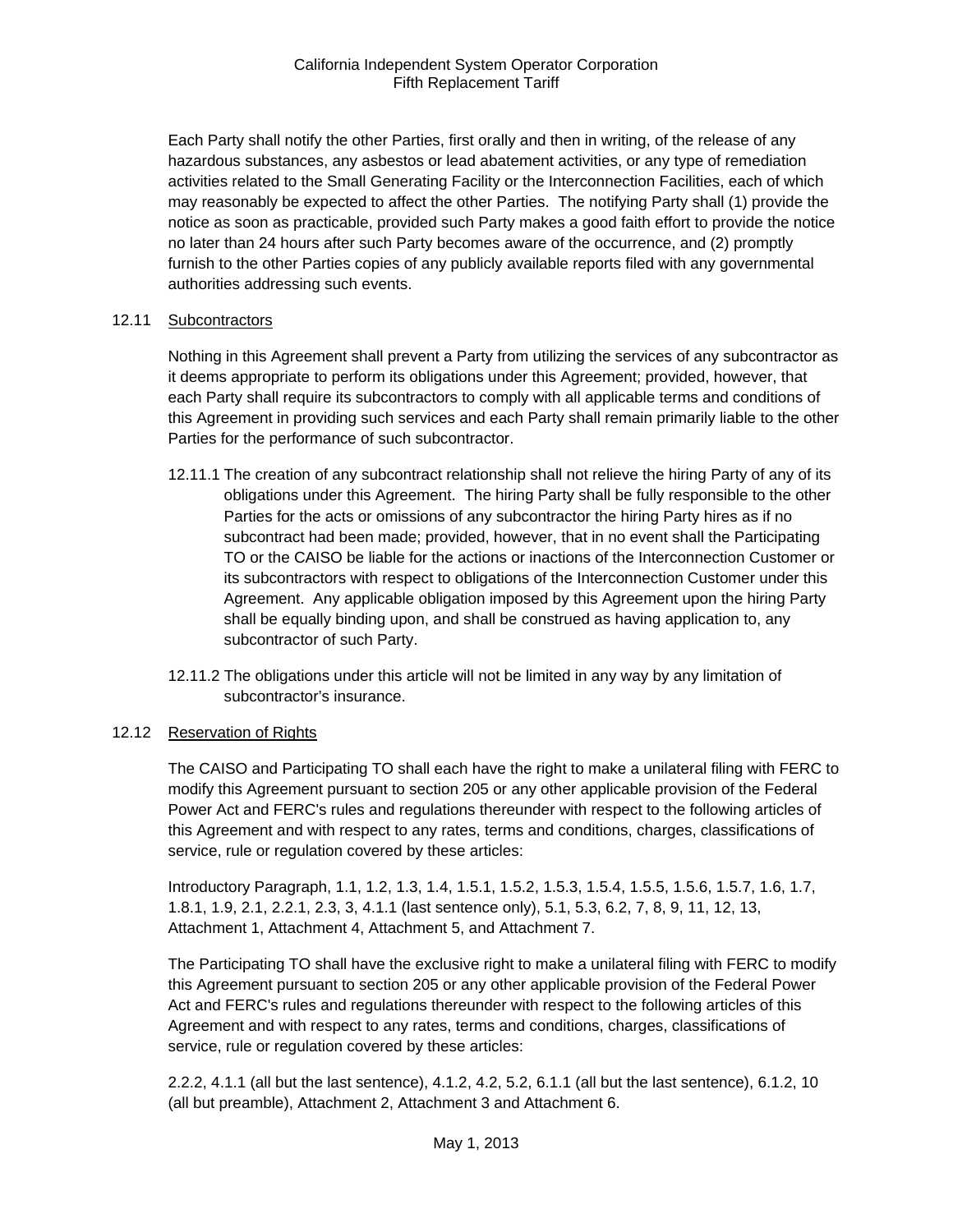The CAISO shall have the exclusive right to make a unilateral filing with FERC to modify this Agreement pursuant to section 205 or any other applicable provision of the Federal Power Act and FERC's rules and regulations thereunder with respect to the following articles of this Agreement and with respect to any rates, terms and conditions, charges, classifications of service, rule or regulation covered by these articles:

1.8.2, 6.1.1 (last sentence only) and 10 (preamble only).

The Interconnection Customer, the CAISO, and the Participating TO shall have the right to make a unilateral filing with FERC to modify this Agreement under any applicable provision of the Federal Power Act and FERC's rules and regulations; provided that each Party shall have the right to protest any such filing by another Party and to participate fully in any proceeding before FERC in which such modifications may be considered. Nothing in this Agreement shall limit the rights of the Parties or of FERC under sections 205 or 206 of the Federal Power Act and FERC's rules and regulations, except to the extent that the Parties otherwise mutually agree as provided herein.

#### 12.13 Annual Reassessment Process

In accordance with Section 7.4 of the GIDAP, the CAISO will perform an annual reassessment in which it will update certain base case data prior to beginning the GIDAP Phase II Interconnection Studies. As set forth in Section 7.4 of the GIDAP, the CAISO may determine through this assessment that Delivery Network Upgrades already identified and included in executed Generator Interconnection Agreements should be modified in order to reflect the current circumstances of Interconnection Customers in the queue, including any withdrawals therefrom, and any additions and upgrades approved in the CAISO's most recent Transmission Planning Process cycle. To the extent that this determination modifies the scope or characteristics of, or the financial responsibility for, any Delivery Network Upgrades determined pursuant to this SGIA, such modification(s) will be reflected through an amendment to this SGIA.

#### **Article 13. Notices**

#### 13.1 General

Unless otherwise provided in this Agreement, any written notice, demand, or request required or authorized in connection with this Agreement ("Notice") shall be deemed properly given if delivered in person, delivered by recognized national courier service, or sent by first class mail, postage prepaid, to the person specified below:

| If to the Interconnection Customer: |      |                          |             |
|-------------------------------------|------|--------------------------|-------------|
|                                     |      |                          |             |
|                                     |      |                          |             |
|                                     |      |                          |             |
|                                     |      |                          |             |
| Phone: __________________           |      | Fax: ___________________ |             |
| If to the Participating TO:         |      |                          |             |
|                                     |      |                          |             |
|                                     |      |                          |             |
|                                     |      |                          |             |
|                                     |      |                          | State: Zip: |
| Phone: __________________           | Fax: |                          |             |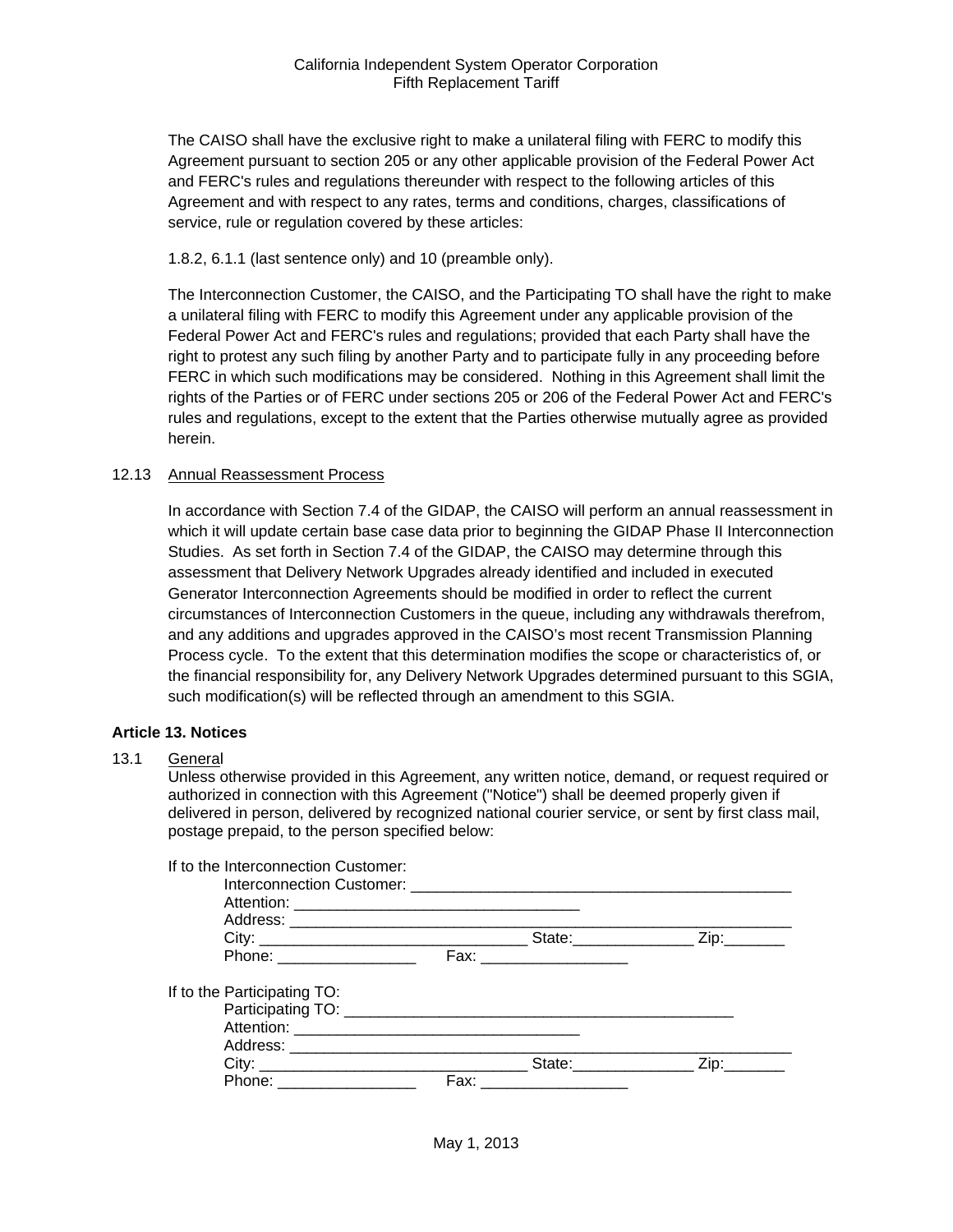|      | If to the CAISO:<br>California Independent System Operator                                                                              |  |  |
|------|-----------------------------------------------------------------------------------------------------------------------------------------|--|--|
|      |                                                                                                                                         |  |  |
|      | 151 Blue Ravine Road                                                                                                                    |  |  |
|      | Folsom, CA 95630                                                                                                                        |  |  |
|      | Phone: 916-351-4400                                                                                                                     |  |  |
| 13.2 | <b>Billing and Payment</b>                                                                                                              |  |  |
|      | Billings and payments shall be sent to the addresses set out below:                                                                     |  |  |
|      |                                                                                                                                         |  |  |
|      |                                                                                                                                         |  |  |
|      |                                                                                                                                         |  |  |
|      |                                                                                                                                         |  |  |
|      |                                                                                                                                         |  |  |
|      |                                                                                                                                         |  |  |
|      |                                                                                                                                         |  |  |
|      |                                                                                                                                         |  |  |
|      |                                                                                                                                         |  |  |
| 13.3 | <b>Alternative Forms of Notice</b><br>Any notice or request required or permitted to be given by any Party to the other Parties and not |  |  |
|      | required by this Agreement to be given in writing may be so given by telephone, facsimile or e-                                         |  |  |
|      | mail to the telephone numbers and e-mail addresses set out below:                                                                       |  |  |
|      | If to the Interconnection Customer:                                                                                                     |  |  |
|      |                                                                                                                                         |  |  |
|      |                                                                                                                                         |  |  |
|      |                                                                                                                                         |  |  |
|      |                                                                                                                                         |  |  |
|      |                                                                                                                                         |  |  |
|      |                                                                                                                                         |  |  |
|      |                                                                                                                                         |  |  |
|      | If to the Participating TO:                                                                                                             |  |  |
|      |                                                                                                                                         |  |  |
|      |                                                                                                                                         |  |  |
|      |                                                                                                                                         |  |  |
|      | Address: __                                                                                                                             |  |  |
|      |                                                                                                                                         |  |  |
|      |                                                                                                                                         |  |  |
|      |                                                                                                                                         |  |  |
|      | If to the CAISO:                                                                                                                        |  |  |
|      |                                                                                                                                         |  |  |
|      | California Independent System Operator                                                                                                  |  |  |
|      | Attention:                                                                                                                              |  |  |
|      | 151 Blue Ravine Road                                                                                                                    |  |  |
|      | Folsom, CA 95630                                                                                                                        |  |  |
|      | Phone: 916-351-4400                                                                                                                     |  |  |
|      |                                                                                                                                         |  |  |
|      |                                                                                                                                         |  |  |

# 13.4 Designated Operating Representative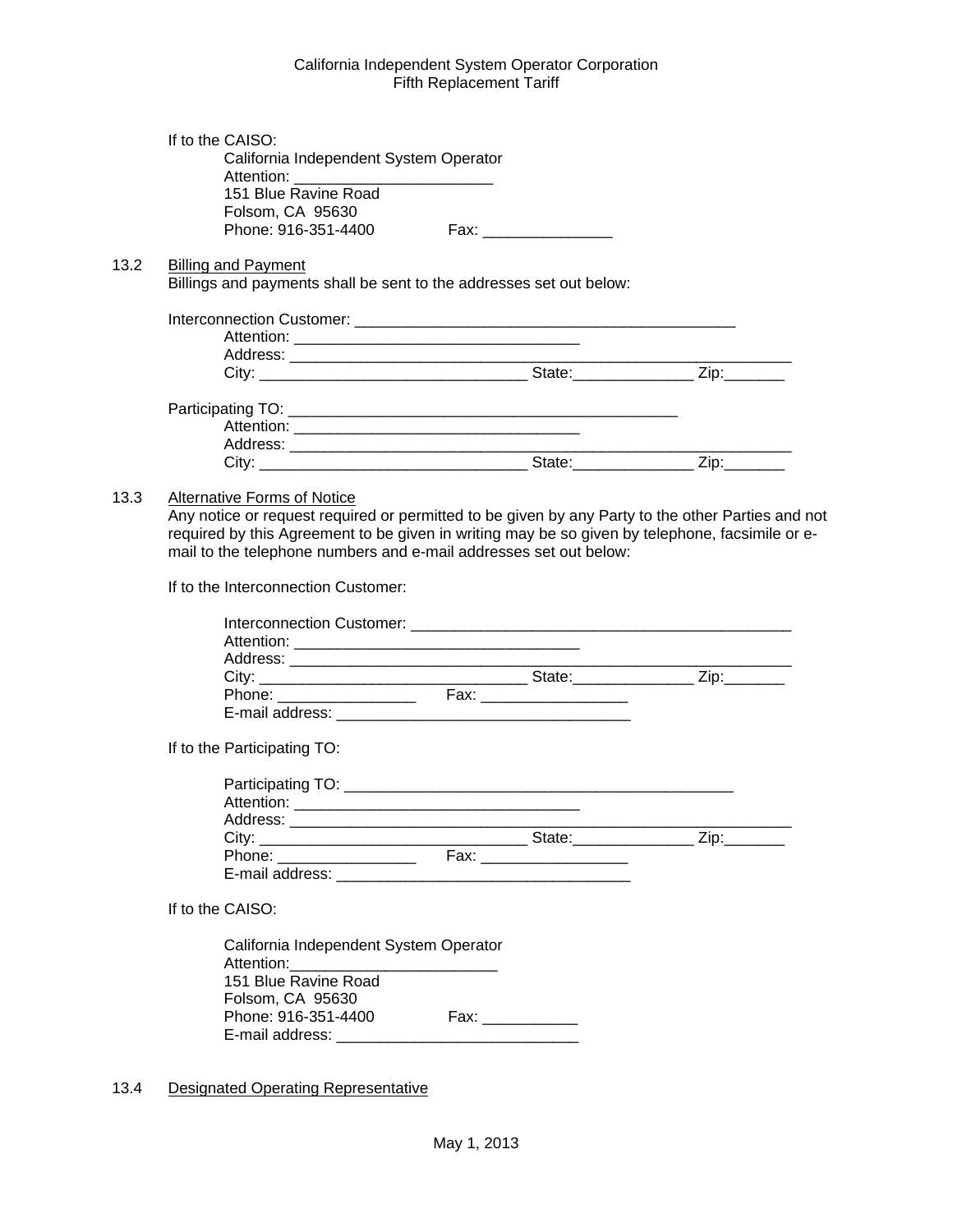The Parties may also designate operating representatives to conduct the communications which may be necessary or convenient for the administration of this Agreement. This person will also serve as the point of contact with respect to operations and maintenance of the Party's facilities.

Interconnection Customer's Operating Representative:

|                   | Interconnection Customer: The Contract of Customers and Customers and Customers and Customers and Customers and Customers and Customers and Customers and Customers and Customers and Customers and Customers and Customers an |  |
|-------------------|--------------------------------------------------------------------------------------------------------------------------------------------------------------------------------------------------------------------------------|--|
| Attention:        |                                                                                                                                                                                                                                |  |
| Address:          |                                                                                                                                                                                                                                |  |
| City <sup>-</sup> | State:                                                                                                                                                                                                                         |  |
| Phone:            | Fax:                                                                                                                                                                                                                           |  |
|                   |                                                                                                                                                                                                                                |  |

Participating TO's Operating Representative:

| Participating TO: __ |      |        |  |
|----------------------|------|--------|--|
| Attention:           |      |        |  |
| Address:             |      |        |  |
| City:                |      | State: |  |
| Phone:               | Fax: |        |  |

CAISO's Operating Representative

California Independent System Operator Attention: 151 Blue Ravine Road Folsom, CA 95630 Phone: 916-351-4400 Fax: \_\_\_\_\_\_\_\_\_\_\_\_\_\_\_\_\_\_

13.5 Changes to the Notice Information

Any Party may change this information by giving five Business Days written notice to the other Parties prior to the effective date of the change.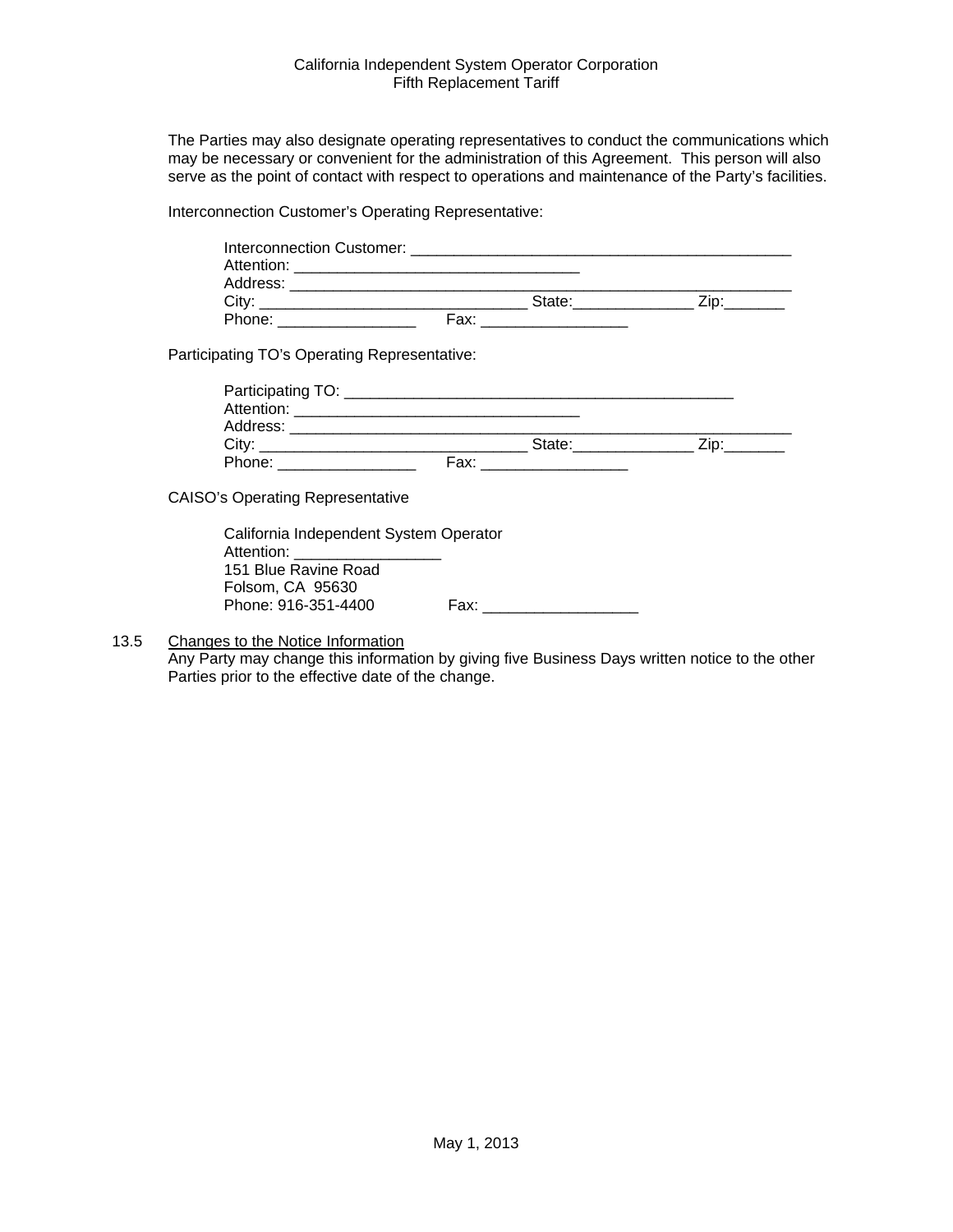# **Article 14. Signatures**

IN WITNESS WHEREOF, the Parties have caused this Agreement to be executed by their respective duly authorized representatives.

For the California Independent System Operator

| Date: _______________________    |
|----------------------------------|
| For the Participating TO         |
|                                  |
|                                  |
| Date: ________________________   |
| For the Interconnection Customer |
|                                  |
|                                  |
|                                  |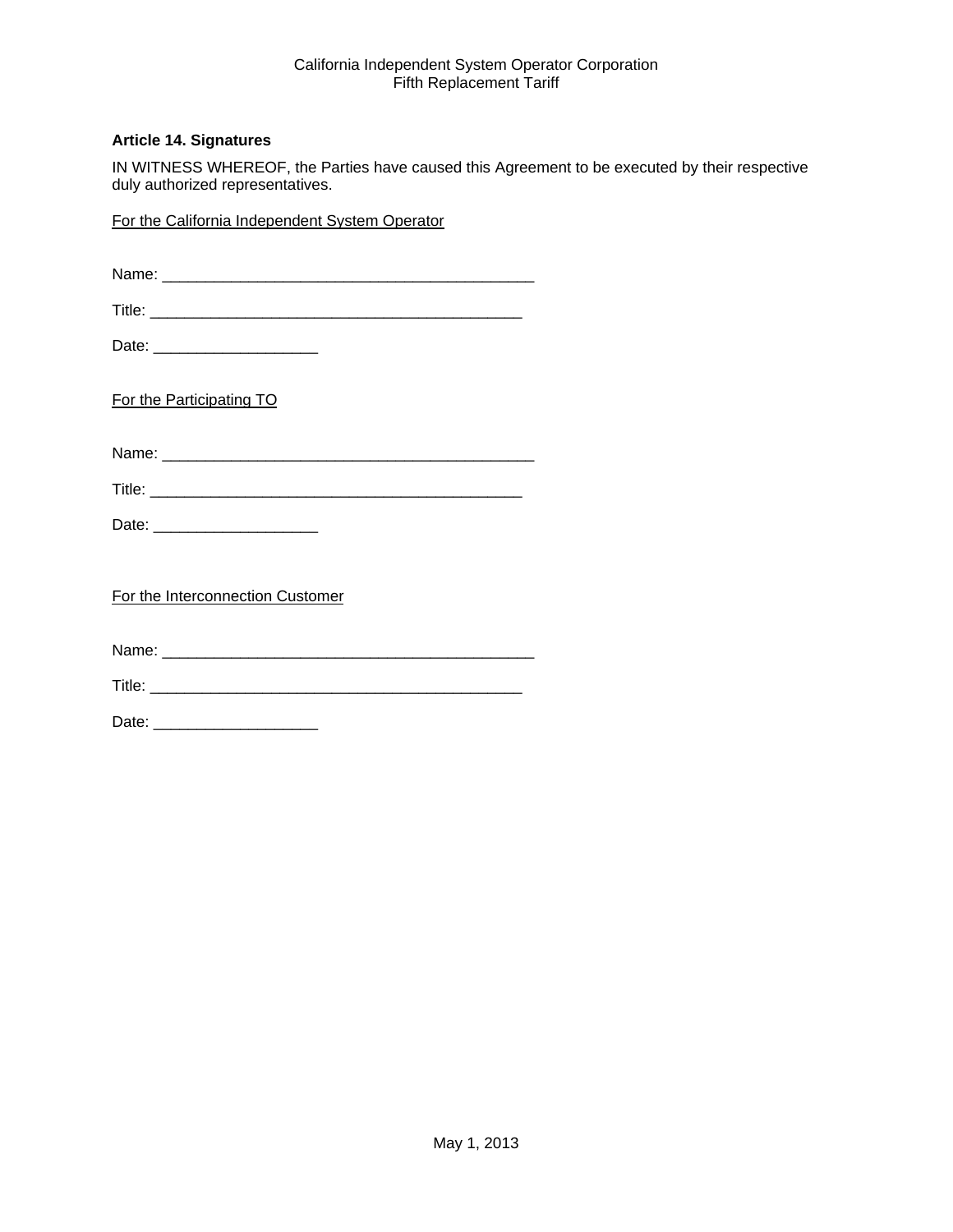# **Attachment 1 Glossary Of Terms**

**Affected System –** An electric system other than the CAISO Controlled Grid that may be affected by the proposed interconnection, including the Participating TO's electric system that is not part of the CAISO Controlled Grid.

**Applicable Laws and Regulations** – All duly promulgated applicable federal, state and local laws, regulations, rules, ordinances, codes, decrees, judgments, directives, or judicial or administrative orders, permits and other duly authorized actions of any Governmental Authority.

**Area Deliverability Constraint** – A previously identified transmission system operating limit, based on a CAISO interconnection study or transmission planning study and listed on the CAISO website, that would constrain the deliverability of a substantial number of generators if the CAISO were to assign full capacity or partial capacity deliverability status to additional generating facilities in one or more specified geographic or electrical areas of the CAISO Controlled Grid in a total amount that is greater than the TP Deliverability for those areas. May also be a transmission system operating limit that constrains all or most of the same generation already constrained by a previously identified Area Deliverability Constraint.

**Area Delivery Network Upgrade (ADNU)** – A transmission upgrade or addition identified by the CAISO to relieve an Area Deliverability Constraint.

**Balancing Authority Area** - The collection of generation, transmission, and loads within the metered boundaries of the Balancing Authority. The Balancing Authority maintains load-resource balance within this area.

**Business Day –** Monday through Friday, excluding federal holidays and the day after Thanksgiving Day.

**Commercial Operation Date** – The date on which a Small Generating Facility commenced generating electricity for sale as agreed upon by the Participating TO and the Interconnection Customer and in accordance with any implementation plan agreed to by the Participating TO and the CAISO for multiple individual generating units or project phases at a Small Generating Facility where an Interconnection Customer intends to establish separate Commercial Operation Dates for those generating units or project phases.

**Default** – The failure of a breaching Party to cure its breach under this Agreement.

**Distribution System** – Those non-CAISO-controlled transmission and distribution facilities owned by the Participating TO.

**Distribution Upgrades** – The additions, modifications, and upgrades to the Participating TO's Distribution System. Distribution Upgrades do not include Interconnection Facilities.

**Generator Interconnection and Deliverability Allocation Procedures (GIDAP)** – The CAISO protocol that sets forth the interconnection and allocation procedures applicable to an Interconnection Request pertaining to a Small Generating Facility that is included in CAISO Tariff Appendix DD.

**Good Utility Practice** – Any of the practices, methods and acts engaged in or approved by a significant portion of the electric utility industry during the relevant time period, or any of the practices, methods and acts which, in the exercise of reasonable judgment in light of the facts known at the time the decision was made, could have been expected to accomplish the desired result at a reasonable cost consistent with good business practices, reliability, safety and expedition. Good Utility Practice is not intended to be any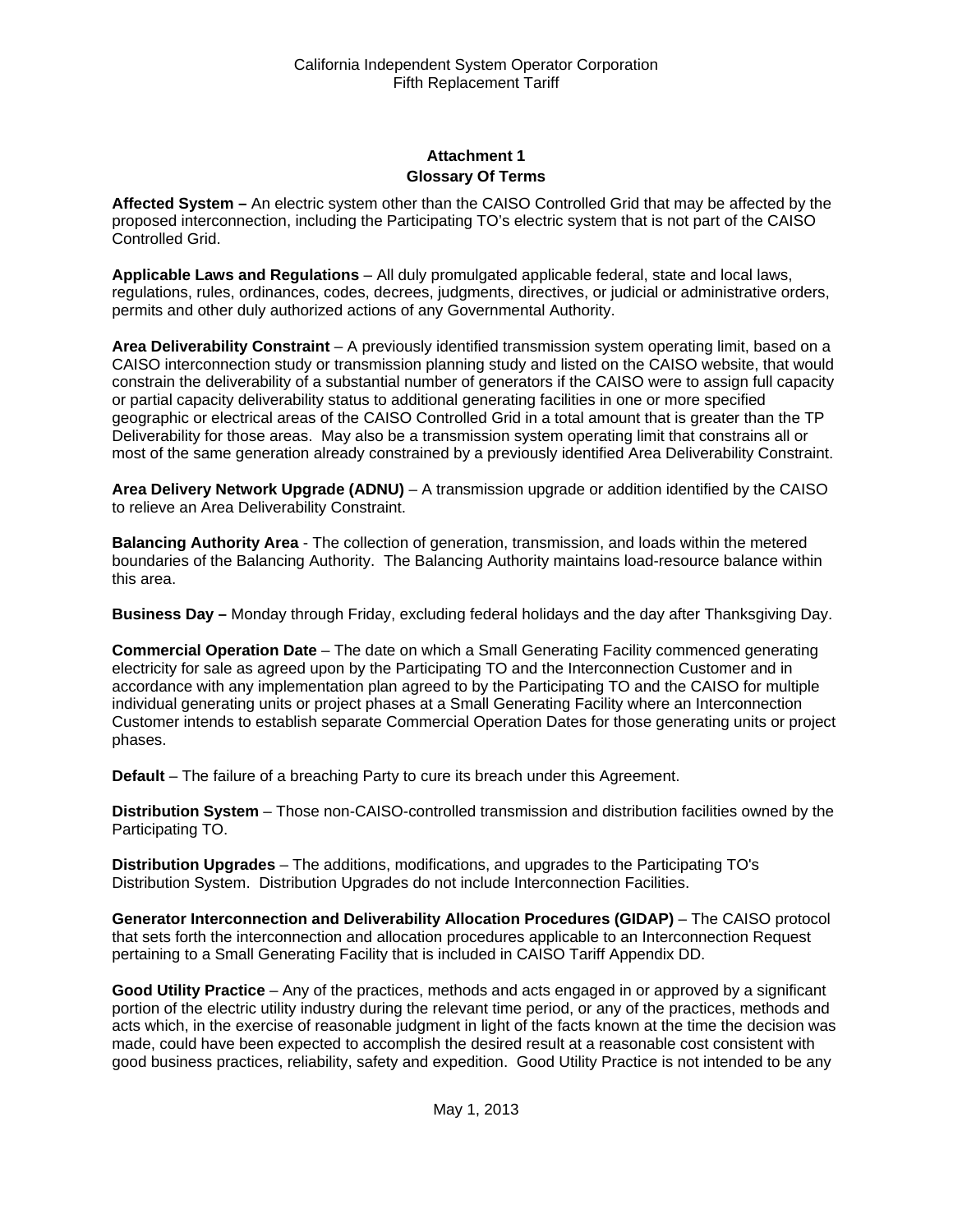one of a number of the optimum practices, methods, or acts to the exclusion of all others, but rather to be acceptable practices, methods, or acts generally accepted in the region.

**Governmental Authority** – Any federal, state, local or other governmental regulatory or administrative agency, court, commission, department, board, or other governmental subdivision, legislature, rulemaking board, tribunal, or other governmental authority having jurisdiction over the Parties, their respective facilities, or the respective services they provide, and exercising or entitled to exercise any administrative, executive, police, or taxing authority or power; provided, however, that such term does not include the Interconnection Customer, CAISO, Participating TO, or any affiliate thereof.

**Interconnection Facilities** – The Participating TO's Interconnection Facilities and the Interconnection Customer's Interconnection Facilities. Collectively, Interconnection Facilities include all facilities and equipment between the Small Generating Facility and the Point of Interconnection, including any modification, additions or upgrades that are necessary to physically and electrically interconnect the Small Generating Facility to the Participating TO's Transmission System. Interconnection Facilities are sole use facilities and shall not include Distribution Upgrades or Network Upgrades.

**Interconnection Financial Security** – Any of the financial instruments listed in Section 10.1 of the GIDAP that are posted by an Interconnection Customer.

**Interconnection Handbook** – A handbook, developed by the Participating TO and posted on the Participating TO's website or otherwise made available by the Participating TO, describing technical and operational requirements for wholesale generators and loads connected to the Participating TO's Transmission System, as such handbook may be modified or superseded from time to time. The Participating TO's standards contained in the Interconnection Handbook shall be deemed consistent with Good Utility Practice and applicable reliability standards.

**Interconnection Request** – A request, in accordance with the CAISO Tariff, to interconnect a new Small Generating Facility, or to increase the capacity of, or make a Material Modification to the operating characteristics of, an existing Small Generating Facility that is interconnected with the CAISO Controlled Grid.

# **Interconnection Study** –

- (i) For Interconnection Requests processed under the Cluster Study Process described in the GIDAP, any of the following: the Phase I Interconnection Study conducted or caused to be performed by the CAISO, the reassessment of the Phase I Interconnection Study Base Case conducted or caused to be performed by the CAISO prior to the commencement of the Phase II Interconnection Study, or the Phase II Interconnection Study conducted or caused to be performed by the CAISO, pursuant to the GIDAP.
- (ii) For Interconnection Requests processed under the Independent Study Process described in the GIDAP, the governing study(ies) conducted or caused to be performed by the CAISO pursuant to the GIDAP, which shall consist primarily of a Facilities Study as described in Section 4.5 of the GIDAP, a System Impact Study as described in Section 4.4 of the GIDAP, and, as applicable to Full Capacity Deliverability Status or Partial Deliverability Status, Phase I and Phase Interconnection Studies as described in Section 2.4.3 of the GIDAP.

**Local Deliverability Constraint** – A transmission system operating limit modeled in the GIDAP study process that would be exceeded if the CAISO were to assign full capacity or partial capacity deliverability status to one or more additional generating facilities interconnecting to the CAISO Controlled Grid in a specific local area, and that is not an Area Deliverability Constraint.

**Local Delivery Network Upgrade (LDNU)** – A transmission upgrade or addition identified by the CAISO in the GIDAP study process to relieve a Local Deliverability Constraint.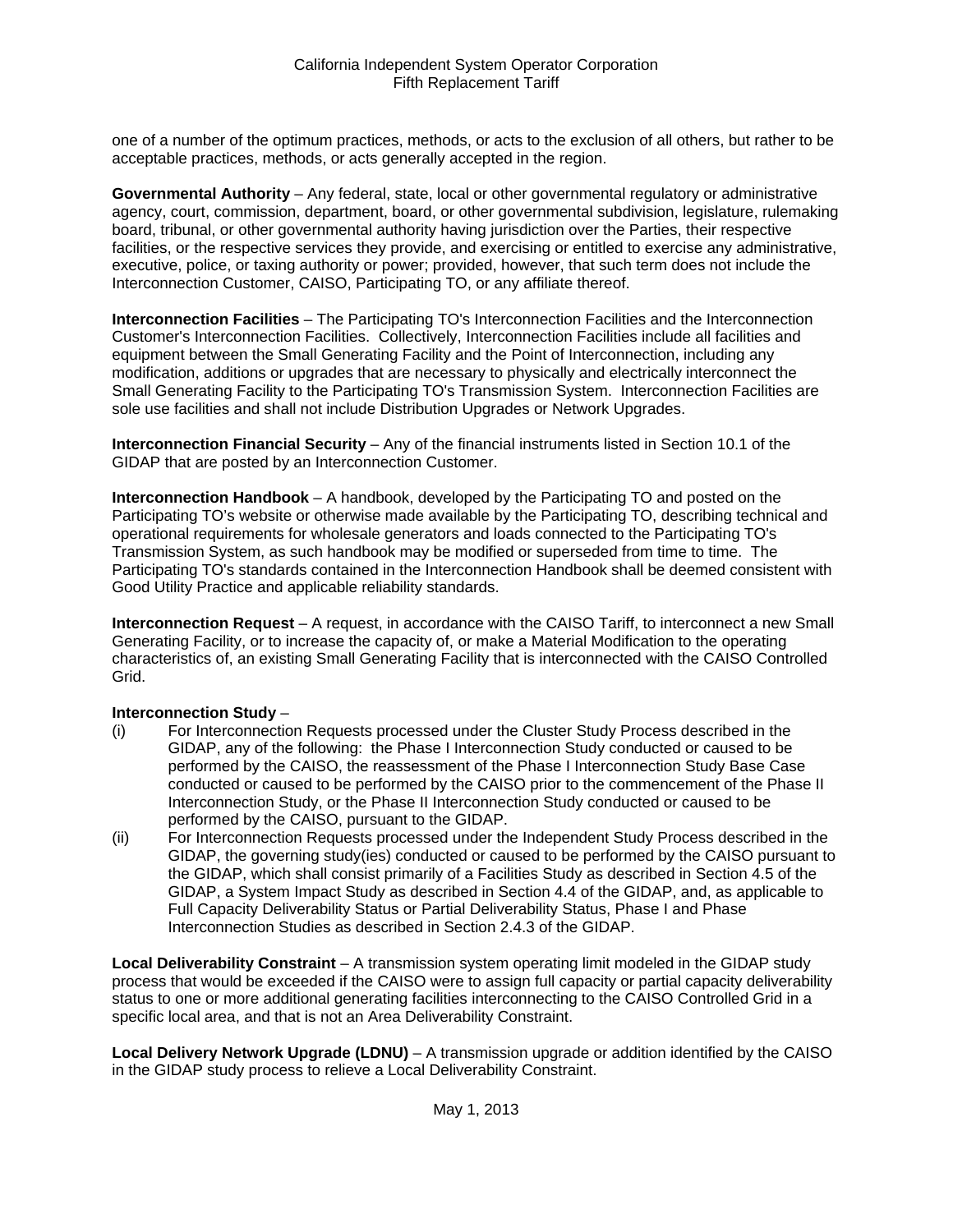**CAISO Controlled Grid** – The system of transmission lines and associated facilities of the parties to a Transmission Control Agreement that have been placed under the CAISO's Operational Control.

**CAISO Tariff** – The CAISO's tariff, as filed with FERC, and as amended or supplemented from time to time, or any successor tariff.

**Material Modification** – A modification that has a material impact on the cost or timing of any Interconnection Request or any other valid interconnection request with a later queue priority date.

**Merchant Network Upgrades** – Network Upgrades constructed and owned by an Interconnection Customer pursuant to Article 5.2.1 of this SGIA, Section 13.3 of the GIDAP, and Sections 24.4.6.1 and 36.11 of the CAISO Tariff.

**Network Upgrades –** Additions, modifications, and upgrades to the Participating TO's Transmission System required at or beyond the point at which the Small Generating Facility interconnects with the CAISO Controlled Grid to accommodate the interconnection of the Small Generating Facility with the CAISO Controlled Grid. Network Upgrades do not include Distribution Upgrades.

**Operational Control** – The rights of the CAISO under a Transmission Control Agreement and the CAISO Tariff to direct the parties to the Transmission Control Agreement how to operate their transmission lines and facilities and other electric plant affecting the reliability of those lines and facilities for the purpose of affording comparable non-discriminatory transmission access and meeting applicable reliability criteria.

**Operating Requirements** – Any operating and technical requirements that may be applicable due to the CAISO, Western Electricity Coordinating Council, Balancing Authority Area, or the Participating TO's requirements, including those set forth in this Agreement.

**Option (A) Interconnection Customer** – An Interconnection Customer that elects to interconnect pursuant to Option (A) as set forth in Section 7.2 of the GIDAP.

**Option (B) Interconnection Customer** – An Interconnection Customer that elects to interconnect pursuant to Option (B) as set forth in Section 7.2 of the GIDAP.

**Party or Parties** – The Participating TO, CAISO, Interconnection Customer or the applicable combination of the above.

**Phased Generating Facility** – A Generating Facility that is structured to be completed and to achieve Commercial Operation in two or more successive sequences that are specified in this SGIA, such that each sequence comprises a portion of the total megawatt generation capacity of the entire Generating Facility.

**Point of Interconnection** – The point where the Interconnection Facilities connect with the Participating TO's Transmission System.

**Reasonable Efforts** – With respect to an action required to be attempted or taken by a Party under this Agreement, efforts that are timely and consistent with Good Utility Practice and are otherwise substantially equivalent to those a Party would use to protect its own interests.

**Reliability Network Upgrades (RNU)** – The transmission facilities at or beyond the Point of Interconnection identified in the Interconnection Studies as necessary to interconnect one or more Generating Facility(ies) safely and reliably to the CAISO Controlled Grid, which would not have been necessary but for the interconnection of one or more Generating Facility(ies), including Network Upgrades necessary to remedy short circuit or stability problems, or system operating limits. Reliability Network Upgrades shall only be deemed necessary for system operating limits, occurring under any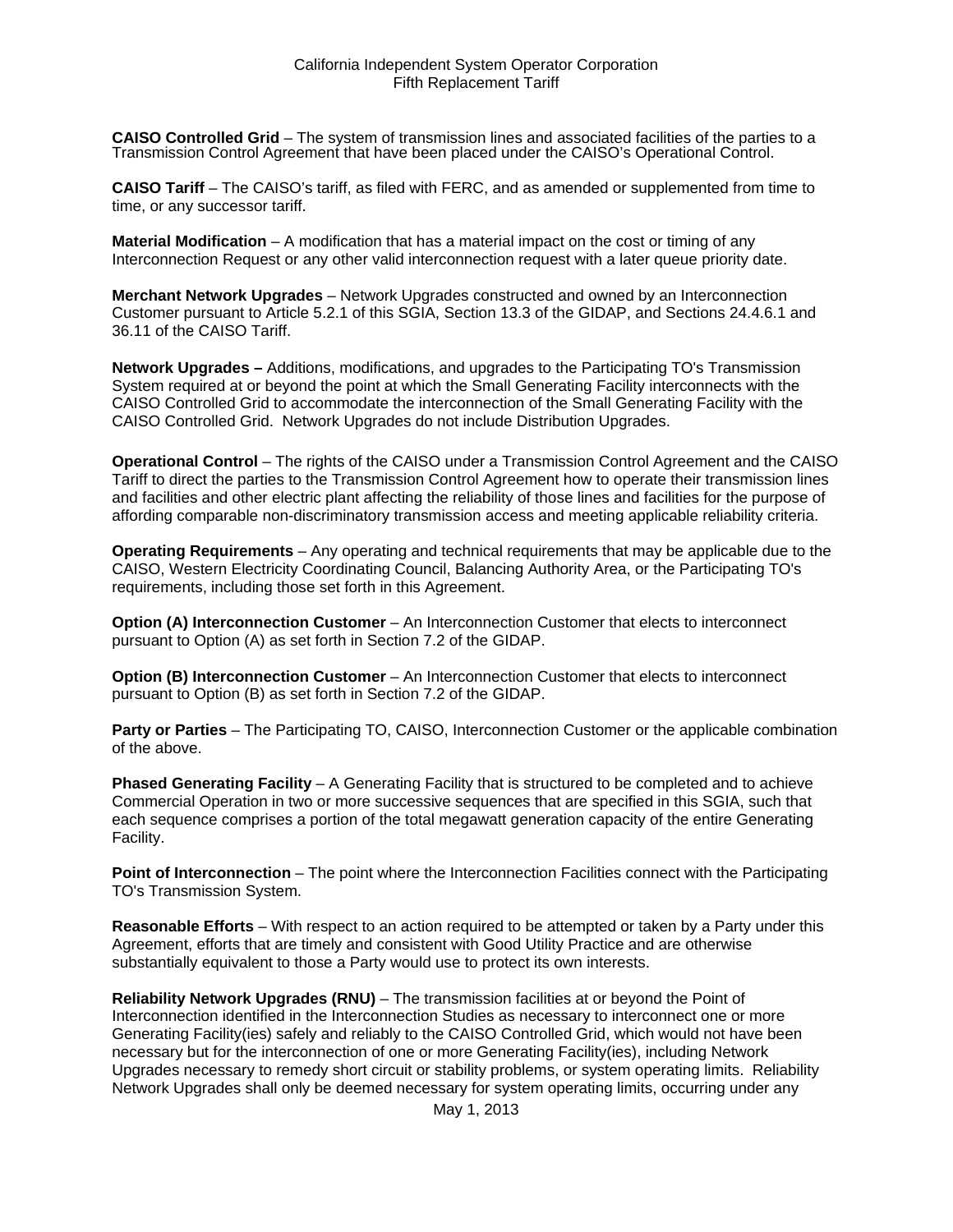system condition, which such system operating limits cannot be adequately mitigated through Congestion Management, Operating Procedures, or Special Protection Systems based on the characteristics of the Generating Facilities included in the Interconnection Studies, limitations on market models, systems, or information, or other factors specifically identified in the Interconnection Studies. Reliability Network Upgrades also include, consistent with WECC practice, the facilities necessary to mitigate any adverse impact the Generating Facility's interconnection may have on a path's WECC rating.

**Small Generating Facility** – The Interconnection Customer's device for the production of electricity identified in the Interconnection Request, but shall not include the Interconnection Customer's Interconnection Facilities.

**TP Deliverability** – The capability, measured in MW, of the CAISO Controlled Grid as modified by transmission upgrades and additions identified in the annual Transmission Plan to support the interconnection with Full Capacity Deliverability Status or Partial Capacity Deliverability Status of additional Generating Facilities in a specified geographic or electrical area of the CAISO Controlled Grid.

**Transmission Control Agreement –** CAISO FERC Electric Tariff No. 7.

**Transmission System** – The facilities owned and operated by the Participating TO and that have been placed under the CAISO's Operational Control, which facilities form part of the CAISO Controlled Grid.

**Upgrades** – The required additions and modifications to the Participating TO's Transmission System and Distribution System at or beyond the Point of Interconnection. Upgrades may be Network Upgrades or Distribution Upgrades. Upgrades do not include Interconnection Facilities.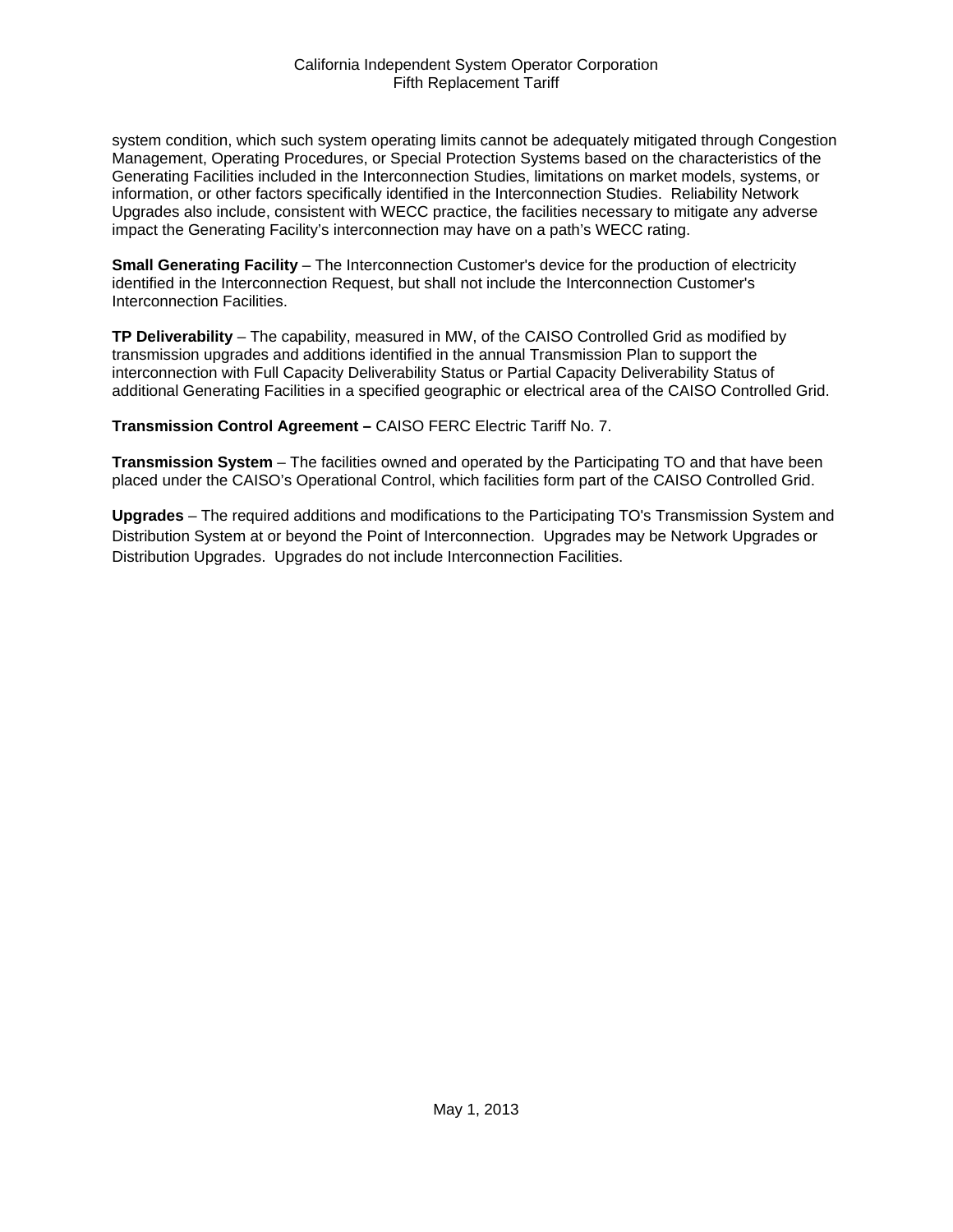# **Attachment 2**

# **Description and Costs of the Small Generating Facility, Interconnection Facilities, and Metering Equipment**

Equipment, including the Small Generating Facility, Interconnection Facilities, and metering equipment shall be itemized and identified as being owned by the Interconnection Customer or the Participating TO. The Participating TO will provide a best estimate itemized cost, including overheads, of its Interconnection Facilities and metering equipment, and a best estimate itemized cost of the annual operation and maintenance expenses associated with its Interconnection Facilities and metering equipment.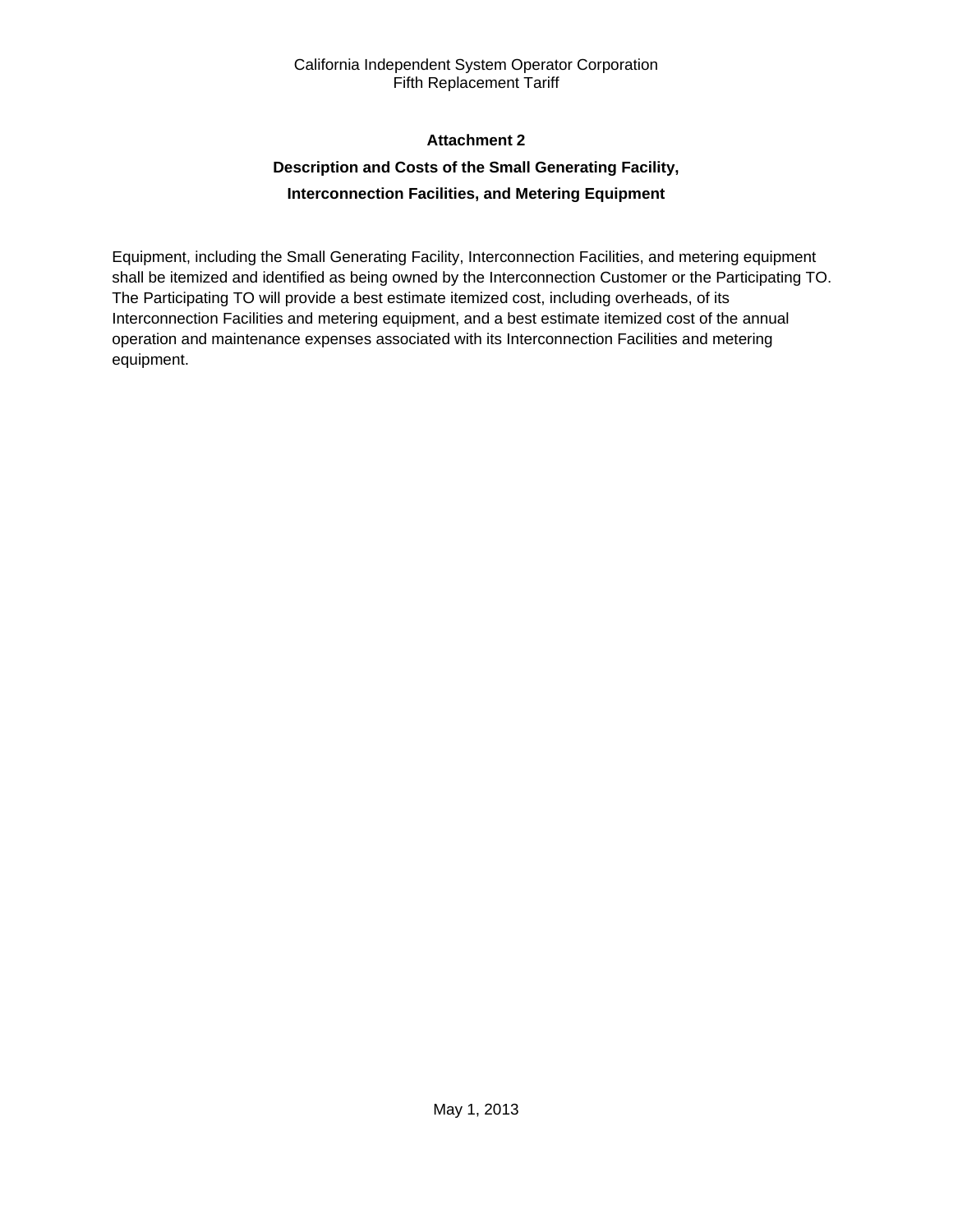# **Attachment 3**

# **One-line Diagram Depicting the Small Generating Facility, Interconnection Facilities, Metering Equipment, and Upgrades**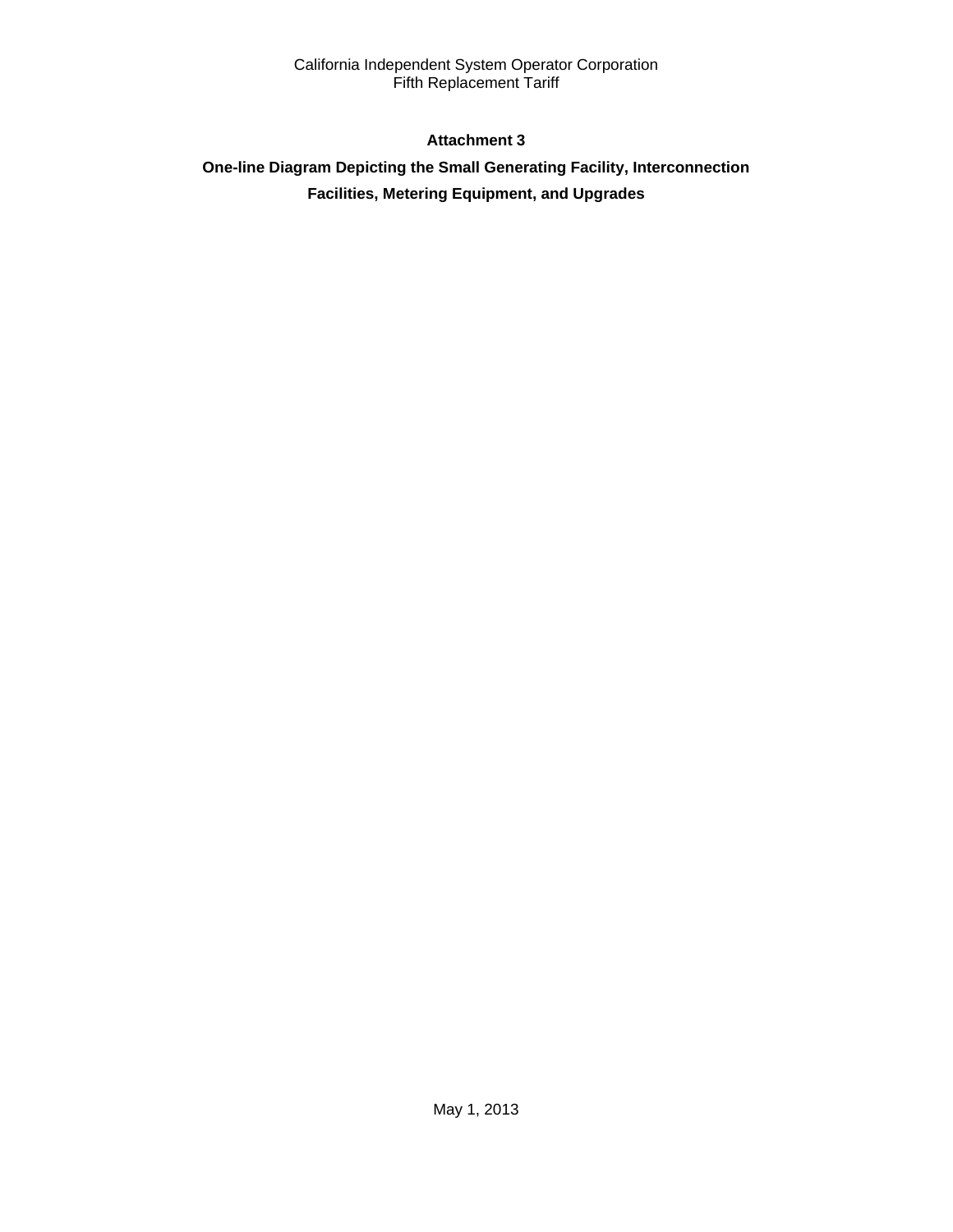# **Attachment 4 Milestones**

In-Service Date: \_\_\_\_\_\_\_\_\_\_\_\_\_\_\_\_\_\_\_\_\_\_

Critical milestones and responsibility as agreed to by the Parties:

| <b>Milestone/Date</b>                                                                                                                                                                                                                                                                                                                                      | <b>Responsible Party</b> |
|------------------------------------------------------------------------------------------------------------------------------------------------------------------------------------------------------------------------------------------------------------------------------------------------------------------------------------------------------------|--------------------------|
|                                                                                                                                                                                                                                                                                                                                                            |                          |
|                                                                                                                                                                                                                                                                                                                                                            |                          |
|                                                                                                                                                                                                                                                                                                                                                            |                          |
|                                                                                                                                                                                                                                                                                                                                                            |                          |
|                                                                                                                                                                                                                                                                                                                                                            |                          |
|                                                                                                                                                                                                                                                                                                                                                            |                          |
|                                                                                                                                                                                                                                                                                                                                                            |                          |
| $(8) \begin{tabular}{ l l l l } \hline \rule{0.2cm}{.01cm} \rule{0.2cm}{.01cm} \rule{0.2cm}{.01cm} \rule{0.2cm}{.01cm} \rule{0.2cm}{.01cm} \rule{0.2cm}{.01cm} \rule{0.2cm}{.01cm} \rule{0.2cm}{.01cm} \rule{0.2cm}{.01cm} \rule{0.2cm}{.01cm} \rule{0.2cm}{.01cm} \rule{0.2cm}{.01cm} \rule{0.2cm}{.01cm} \rule{0.2cm}{.01cm} \rule{0.2cm}{.01cm} \rule{$ |                          |
|                                                                                                                                                                                                                                                                                                                                                            |                          |
| $(10) \qquad \qquad \overbrace{\qquad \qquad }$                                                                                                                                                                                                                                                                                                            |                          |
| Agreed to by:                                                                                                                                                                                                                                                                                                                                              |                          |
|                                                                                                                                                                                                                                                                                                                                                            |                          |
|                                                                                                                                                                                                                                                                                                                                                            |                          |
|                                                                                                                                                                                                                                                                                                                                                            |                          |

 $\overline{\phantom{0}}$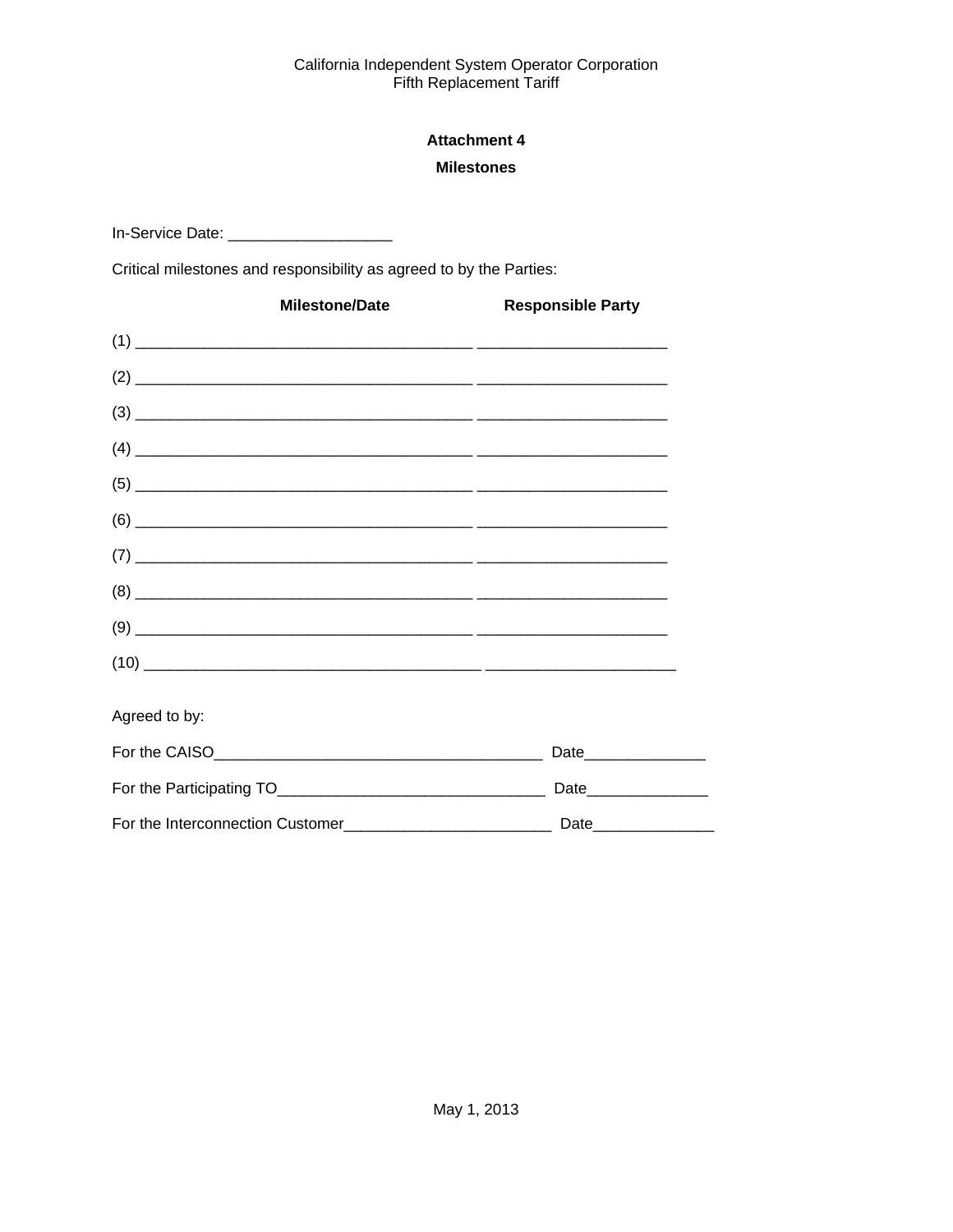# **Attachment 5**

# **Additional Operating Requirements for the CAISO Controlled Grid and Affected Systems Needed**

# **to Support**

# **the Interconnection Customer's Needs**

The Participating TO and the CAISO shall also provide requirements that must be met by the Interconnection Customer prior to initiating parallel operation with the CAISO Controlled Grid.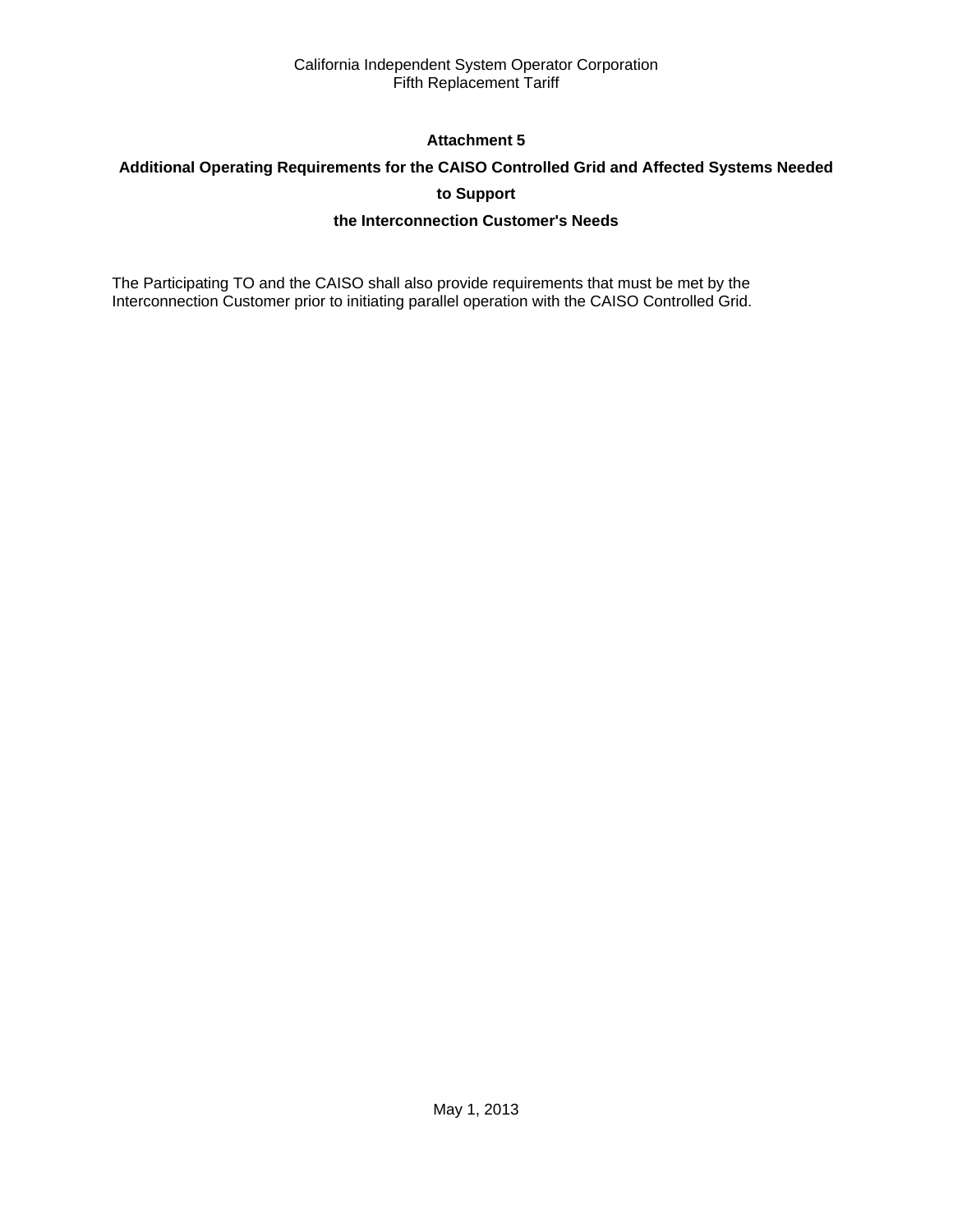# **Attachment 6**

# **Participating TO's Description of its Upgrades**

# **and Best Estimate of Upgrade Costs**

The Participating TO shall describe Upgrades and provide an itemized best estimate of the cost, including overheads, of the Upgrades and annual operation and maintenance expenses associated with such Upgrades. The Participating TO shall functionalize Upgrade costs and annual expenses as either transmission or distribution related.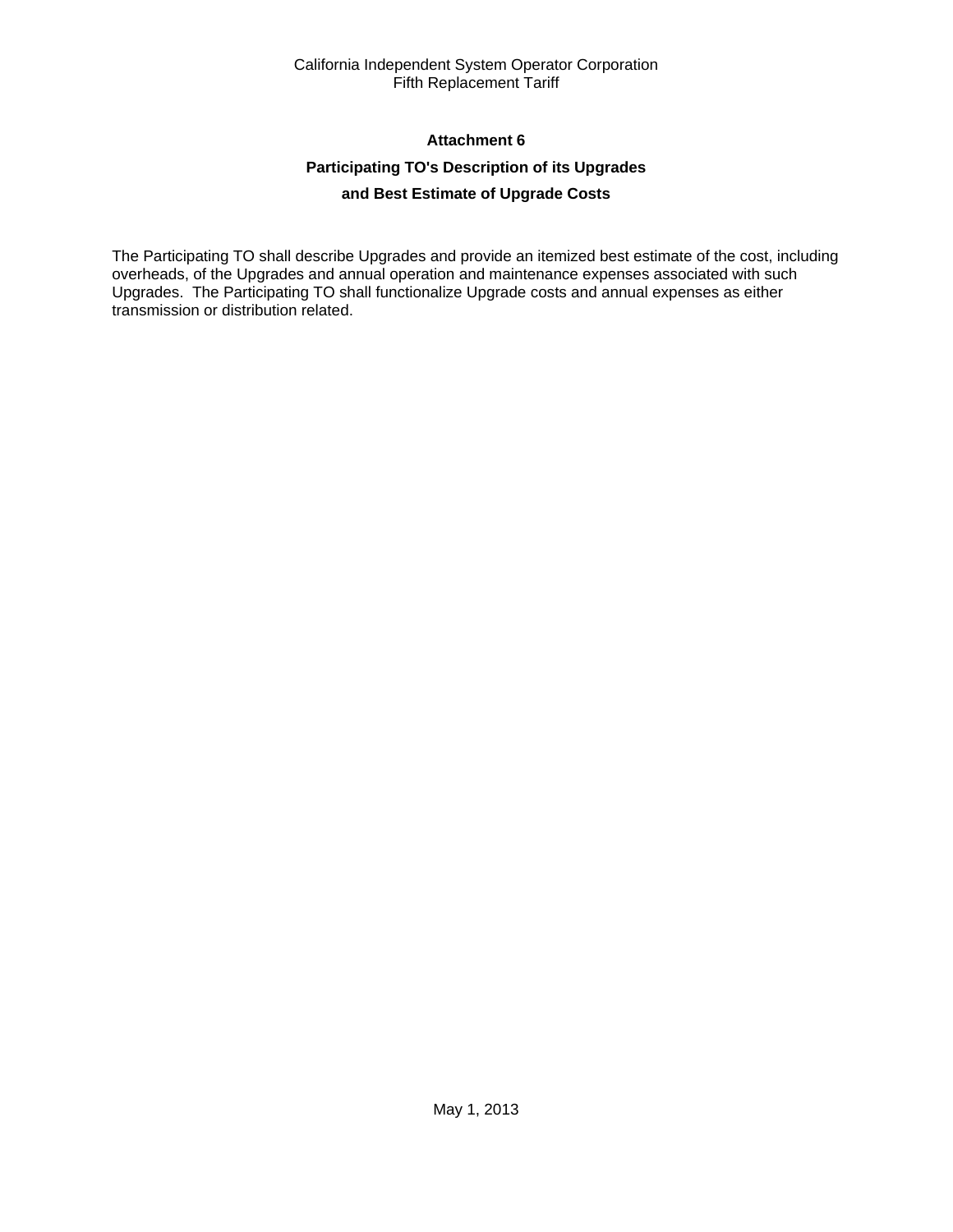# **Attachment 7**

# **Interconnection Requirements for an Asynchronous Generating Facility**

Attachment 7 sets forth requirements and provisions specific to all Asynchronous Generating Facilities. All other requirements of this Agreement continue to apply to all Asynchronous Generating Facility interconnections.

# **A. Technical Standards Applicable to Asynchronous Generating Facilities**

# **i. Low Voltage Ride-Through (LVRT) Capability**

A Asynchronous Generating Facility shall be able to remain online during voltage disturbances up to the time periods and associated voltage levels set forth in the requirements below.

- 1. An Asynchronous Generating Facility shall remain online for the voltage disturbance caused by any fault on the transmission grid, or within the Asynchronous Generating Facility between the Point of Interconnection and the high voltage terminals of the Asynchronous Generating Facility's step up transformer, having a duration equal to the lesser of the normal three-phase fault clearing time (4-9 cycles) or one-hundred fifty (150) milliseconds, plus any subsequent post-fault voltage recovery to the final steady-state post-fault voltage. Clearing time shall be based on the maximum normal clearing time associated with any three-phase fault location that reduces the voltage at the Asynchronous Generating Facility's Point of Interconnection to 0.2 per-unit of nominal voltage or less, independent of any fault current contribution from the Asynchronous Generating Facility.
- 2. An Asynchronous Generating Facility shall remain online for any voltage disturbance caused by a single-phase fault on the transmission grid, or within the Asynchronous Generating Facility between the Point of Interconnection and the high voltage terminals of the Asynchronous Generating Facility's step up transformer, with delayed clearing, plus any subsequent post-fault voltage recovery to the final steady-state post-fault voltage. Clearing time shall be based on the maximum backup clearing time associated with a single point of failure (protection or breaker failure) for any single-phase fault location that reduces any phase-to-ground or phase-to-phase voltage at the Asynchronous Generating Facility's Point of Interconnection to 0.2 per-unit of nominal voltage or less, independent of any fault current contribution from the Asynchronous Generating Facility.
- 3. Remaining on-line shall be defined as continuous connection between the Point of Interconnection and the Asynchronous Generating Facility's units, without any mechanical isolation. Asynchronous Generating Facilities may cease to inject current into the transmission grid during a fault.
- 4. The Asynchronous Generating Facility is not required to remain on line during multi-phased faults exceeding the duration described in Section A.i.1 of this Appendix H or single-phase faults exceeding the duration described in Section A.i.2 of this Appendix H.
- 5. The requirements of this Section A.i. of this Appendix H do not apply to faults that occur between the Asynchronous Generating Facility's terminals and the high side of the step-up transformer to the high-voltage transmission system.
- 6. Asynchronous Generating Facilities may be tripped after the fault period if this action is intended as part of a special protection system.